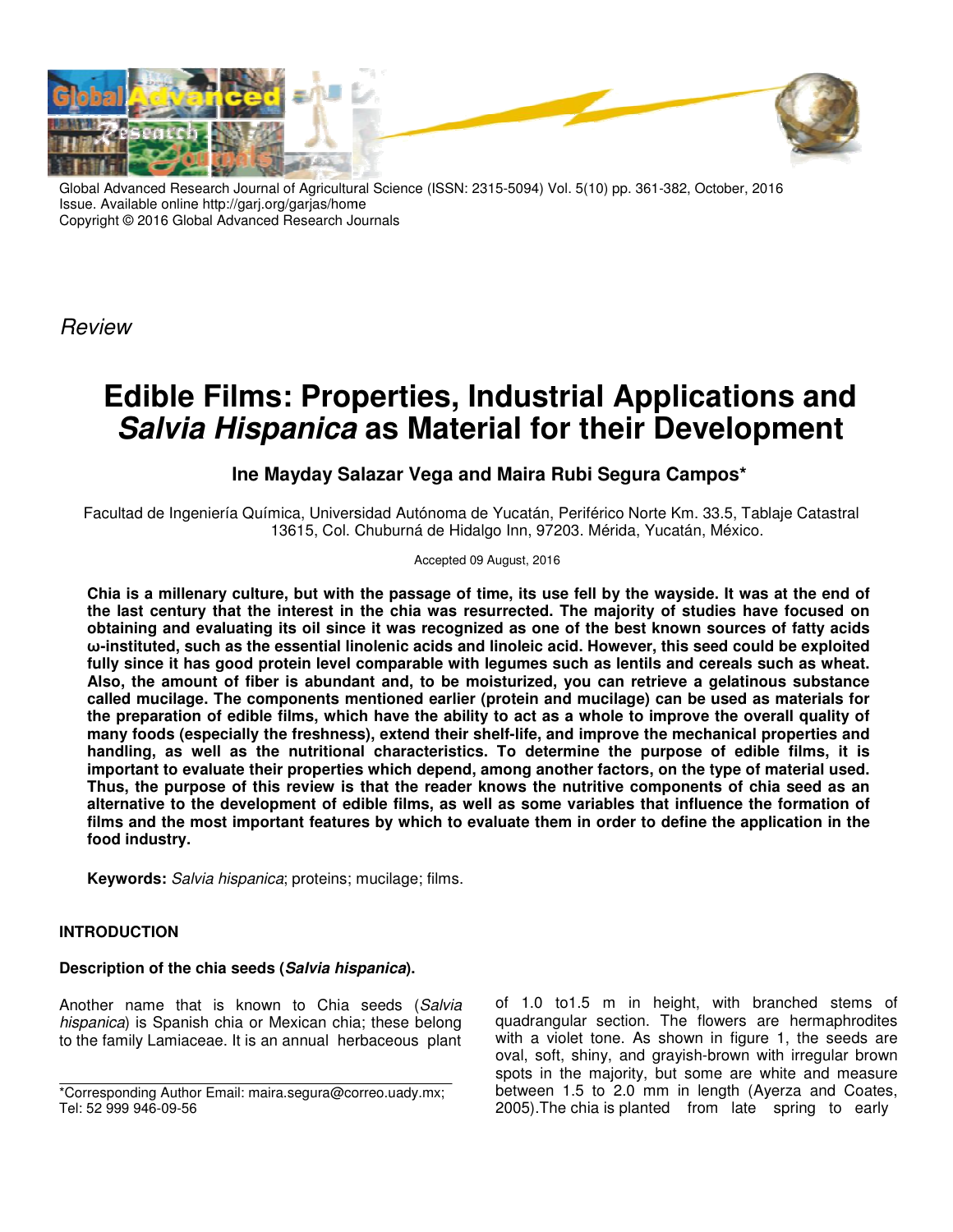

 **Figure 1.** Seeds of chia (Salvia hispanica)

|  |  | <b>Table 1.</b> Chemical composition percentage of various grains. |  |  |  |
|--|--|--------------------------------------------------------------------|--|--|--|
|--|--|--------------------------------------------------------------------|--|--|--|

|                   | <b>Proteins</b> | <b>Lipids</b> | <b>Carbohydrates</b> | <b>Fiber</b> | Ash |
|-------------------|-----------------|---------------|----------------------|--------------|-----|
| Rice <sup>'</sup> | 6.5             | 0.5           | 79.1                 | 2.8          | 0.5 |
| Barley<br>Oats    | 12.5            | 2.3           | 73.5                 | 17.3         | 2.3 |
|                   | 16.9            | 6.9           | 66.3                 | 10.6         | 1.7 |
| Wheat             | 13.7            | 2.5           | 71.1                 | 12.2         | 1.8 |
| Corn              | 9.4             | 4.7           | 74.3                 | 3.3          | 1.2 |
| Chia <sup>2</sup> | 23.9            | 34.8          | 0.9                  | 35.8         | 4.3 |

<sup>1</sup>United States Department of Agriculture, (2002); <sup>2</sup>Segura et al., (2013).

summer; that is to say, the court of plants starts around four months after planting, according to the maturity state of the same (Beltran and Romero, 2003).

Chia is found naturally in areas of oak forest or pinoencino and distributed in temperate and semi-warm environments of Neovolcanic Axis of the Sierras Mother West, South and Chiapas, at altitudes ranging between 1400 and 2200 m. Historically, this species has been cultivated in both tropical and subtropical environments in frost-free areas and in regions with annual frost, from sea level to 2500 m. It is resistant to diseases and pests and can tolerate low water supply during growth (Beltran and Romero, 2003).

## **Chemical composition and nutritional aspects of chia seeds (Salvia hispanica).**

## Lipids

The oil content in the chia seed is about 34.8%.Table 1 shows the composition of the seeds and the corresponding data for the five cereals of greatest global significance (rice, barley, oats, wheat, and corn). In the same table, it can be seen that the content of proteins, fats, fiber and energy of the chia seed is greater than in other crops.

The oil from chia seed, is rich in **ω**-3 and **ω**-6 fatty acids, primarily the linolenic acid and linoleic acid, as can be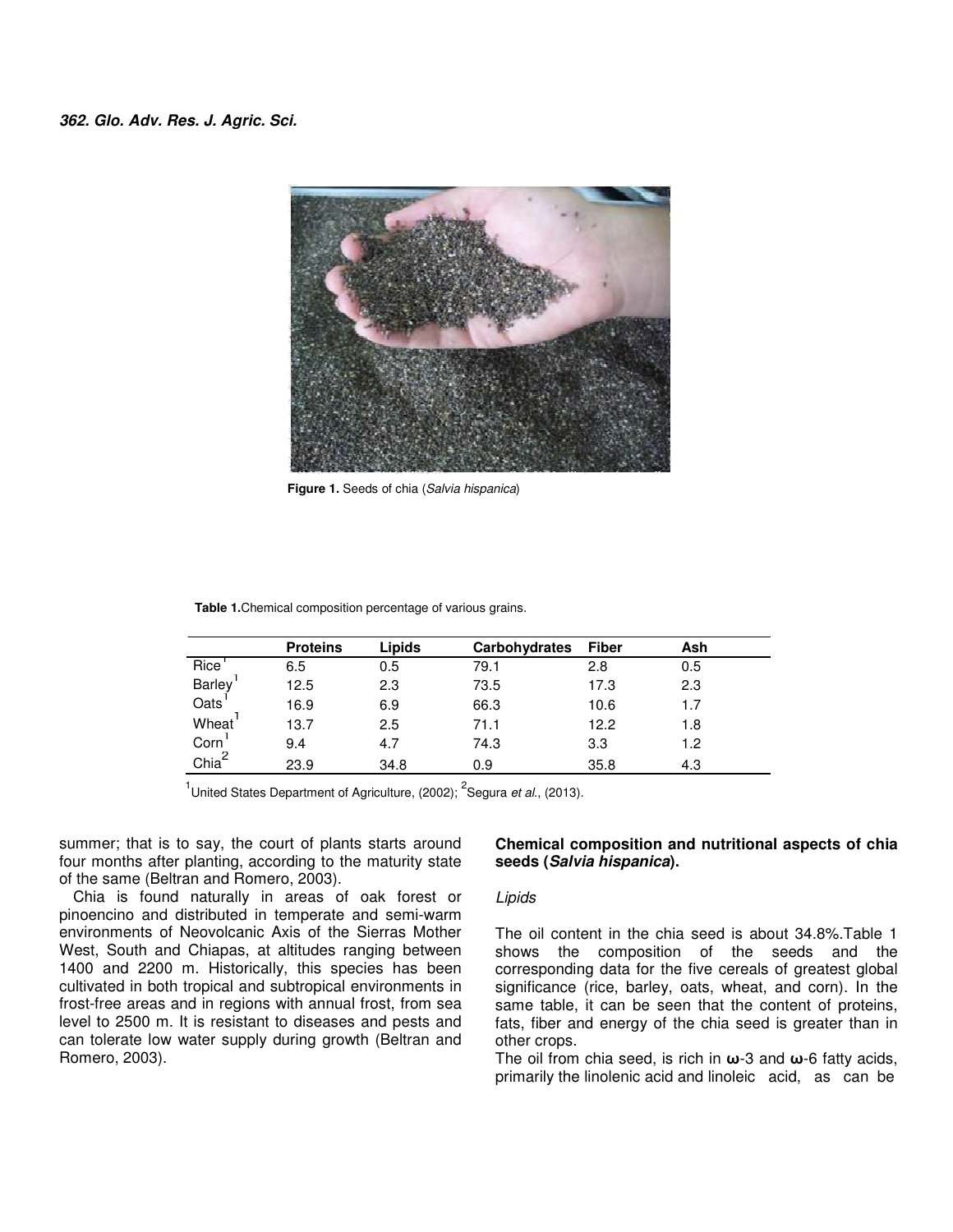|                                   |                    | Fatty acid (%)      |                         |  |  |
|-----------------------------------|--------------------|---------------------|-------------------------|--|--|
| <b>Fatty Acid</b>                 |                    | Jménezet al. (2013) | Nitrayova et al. (2014) |  |  |
| Myristic                          | C14:0              | 0.08                | 0.06                    |  |  |
| Palmitic                          | C <sub>16:0</sub>  | 7.29                | 7.04                    |  |  |
| Palmitoleic                       | C <sub>16:1</sub>  | 0.06                | 0.03                    |  |  |
| Hexadecadienoic                   | C16:2              | 0.18                | NR.                     |  |  |
| Stearic Acid                      | C18:0              | 3.84                | 2.84                    |  |  |
| Oleic acid                        | C18:1              | 8.91                | 7.30                    |  |  |
| Linoleic Acid                     | C <sub>18:2</sub>  | 19.36               | 18.89                   |  |  |
| Linolenic acid                    | C <sub>18:3</sub>  | 51.82               | 63.79                   |  |  |
| Arachidonic Acid                  | C20:0              | 0.23                | 0.02                    |  |  |
| Gadolenic                         | C20:1              | 0.12                | NR.                     |  |  |
| Eicosadienoic                     | C <sub>20</sub> :2 | 0.28                | NR.                     |  |  |
| <b>Behenic</b>                    | C22:0              | Traces              | NR.                     |  |  |
| Docosatetraenoic                  | C22:4              | Traces              | NR.                     |  |  |
| Lignoceric acid                   | C24:0              | Traces              | NR.                     |  |  |
| Relation $\omega$ -6: $\omega$ -3 |                    | 0.29                | 0.3                     |  |  |

 **Table 2.** Composition of fatty acids in chia (Salvia hispanica) seeds

 **Table 3.** Comparison of the fatty acid composition in various sources.

| Type of fatty acid (% of total) |            |                         |                   |                 |                 |                               |
|---------------------------------|------------|-------------------------|-------------------|-----------------|-----------------|-------------------------------|
|                                 | Oleic acid | Linoleic<br><b>Acid</b> | Linolenic<br>acid | <b>Myristic</b> | <b>Palmitic</b> | <b>Stearic</b><br><b>Acid</b> |
| Chia                            | 6.5        | 19.0                    | 63.8              |                 | 6.9             | 2.8                           |
| Linseed                         | 19.5       | 15.0                    | 57.5              |                 | 5.5             | 1.4                           |
| Algae                           | 5.4        | 2.3                     | 1.7               | 4.2             | 14.5            | 0.8                           |
| Menhaden                        | 25.0       | 2.2                     | 29.8              | 8.0             | 15.2            | 7.8                           |

Ayerza and Coates (2005)

seen in table 2. The former can be transformed into eicosapentaenoic acid (EPA), desaturases and elongases and subsequently into docosahexaenoic acid (DHA). In turn, the latter is derived inarachidonic acid or AA (Knoch et al., 2009). The AA, EPA and DHA are important structural components of the phospholipids of cell membranes and are the substrates for the formation of a number of lipid derivatives. Linolenic acid, a precursor of DHA, has low availability in the diet, with its consumption in some populations being very restricted. Currently, the changes in feeding patterns have led to the increased consumption of vegetable oils that are rich in linoleic acid **(ω**-6), which is why the relationship **ω**-**θ:ω**-3 is of the order of 15:1 in many countries, when the ideal ratio is 5:1 or 10:1 (FAO/WHO, 1994). Due to the high content of **ω**-3

fatty acids and the **ω**-6**:ω**-3 relation, the oil from chia seeds is a good alternative for incorporation into human food (Jimenez et al., 2013).

Of all of the sources of  $\omega$ -3 fatty acids, only linseed (Linum usitatissimum) and chia have their origin in agricultural crops. Both are plant species with the largest concentration of fatty acid linolenic acid known to date (Table 3). These seeds are often used as a food ingredient, mashed, or in a natural form as a dietary supplement. The other two available sources are of marine origin: algae and menhaden fish oil (Brevo ortiatyrannus) (Ixtaina, 2010).

When comparing the composition of the oil of the four sources, it can be seen that the land sources have much higher **ω**-3 contents than those of marine origin, which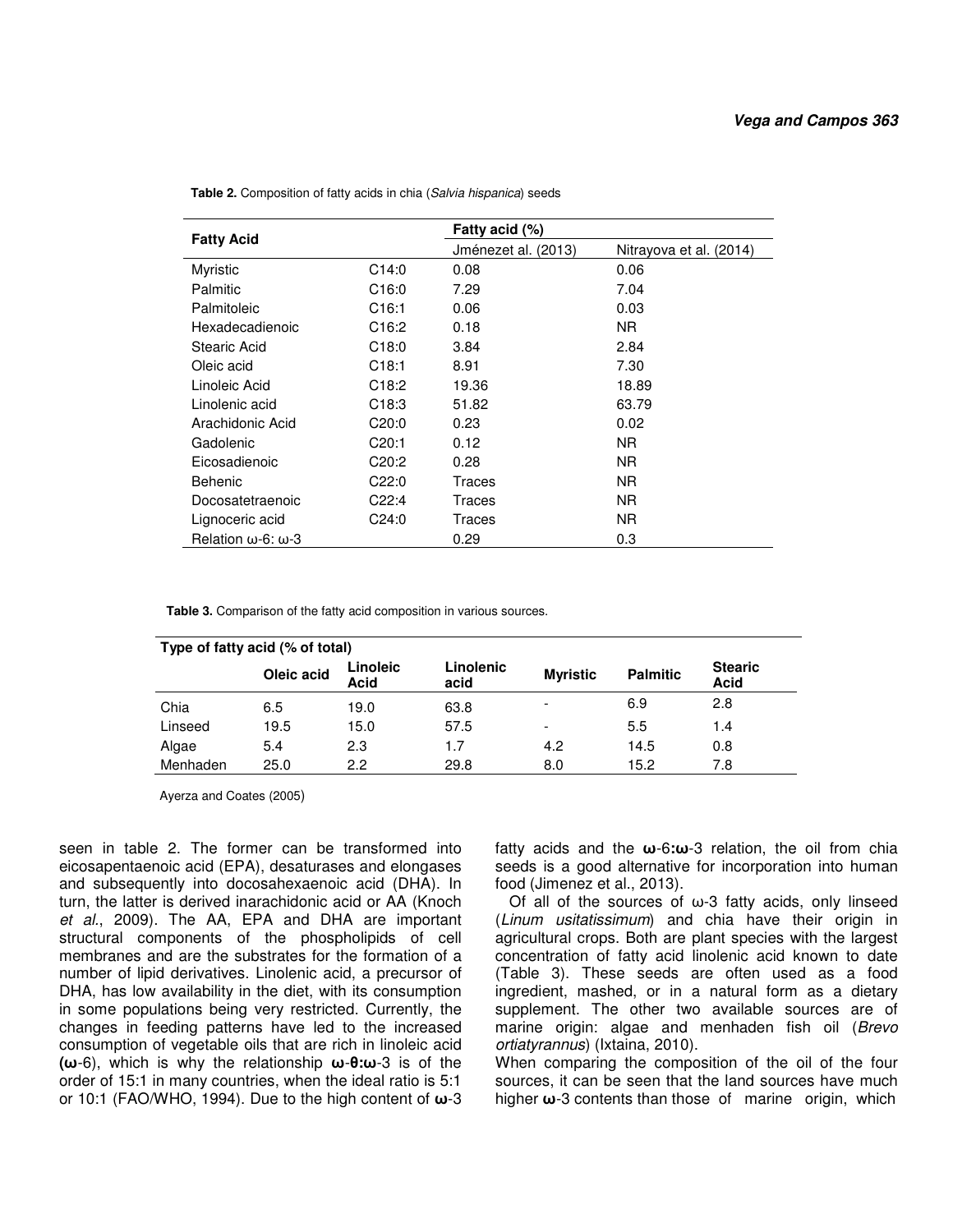

**Figure 2.** Structure that comprises chia (Salvia hispanica) mucilage

represents a very important advantage for the sources of seaweed and fish, because they contain a quantity of saturated fatty acids (myristic, palmitic and stearic acids) that is significantly lower. Another advantage is that the oil obtained from the chia seed does not produce a odor, so that the products obtained or made from the chia seed do not require packaging and special storage conditions to prevent even the smallest changes caused by the environment; therefore, the natural antioxidants have replaced the use of artificial stabilizers (Ayerza and Coates, 2005). represents a very important advantage for the sources of seaweed and fish, because they contain a quantity of saturated fatty acids (myristic, palmitic and stearic acids) that is significantly lower. Another advantage is t

#### Fiber

It should be noted that the fiber is one of the most abundant components in Chia seeds, where it is found at a level of 35.8% (Segura-Campos et al., 2013).Vazquez et al., (2015) obtained a fraction that is rich in fiber from chia flour, with total dietary fiber contents of 56.5%; of this, 53.5% corresponds to insoluble fiber and only 3.0% to soluble fiber. Taking this into account, the fiber-rich fraction of the chia flour could be incorporated as an ingredient in the development of dietary physiological products. The consumption of dietary fiber from insoluble types is considerably related with a feeling of satiety due to its ability to absorb water; the fiber occupies a space in the stomach and decreases the need to ingest food, also causing an increase in the volume and weight of the fecal mass which is reflected in the improved functioning of the digestive system and reduction of aliments like constipation. It is recommended for the treatment of irritable bowel syndrome, and for problems such as diverticulitis and colon cancer (Ayerza and Coates, 2005). odor, so that the products obtained or made from the chia seed do not require packaging and special storage conditions to prevent even the smallest changes caused by the environment; therefore, the natural antioxidants hav represents a very important advantage for the sources of contains a high content of the rigo 35%, and the sealing of the sources of the sealing contains and the seal does not produce a fishy of the sealing and the sealing

Craig and Sons (2004) reported that once the oil has been extracted from the chia seed, the remnant material 5% represents a mucilaginous fraction that behaves physiologically as soluble dietary fiber, while the rest (30.4%) corresponds to insoluble fiber. contains a high content of fiber (33.9%), approximately 3-5% represents a mucilaginous fraction that behaves<br>physiologically as soluble dietary fiber, while the rest<br>(30.4%) corresponds to insoluble fiber.

The chia mucilage is a high molecular weight The chia mucilage is a high molecular weight polysaccharide, which varies between 0.8 and 2  $\times10^6$  Da. The same emerges from the seed when it enters in The same emerges from the seed when it enters in contact with water, covering it in the form of a transparent halo. The structural units that make up the mucilage of the chia seed have been described as a tetrasaccharide with a **main chain composed o main of units of (1→4)**-**β**-D $xy$ lopyranosyl ramifications of 4 methyl-α-D-glucuronic acid in the O-2 position of **β**-D- xylopyranosyl from the main chain (Figure 2).The relationship of the monosaccharides the **β**-D-xylose, **α**-D- glucose and 4-O-methyl-**α**-D D-glucuronic acid is 2:1:1. It should be noted that the content of glucuronic acid is high (approximately 25%), which is characteristic of this type of substance (Lin and Daniel, 1994).  $(1\rightarrow4)$ - $\alpha$ -D-glucopyranosyl with

Chia mucilage has high viscosity in water with possible beneficial metabolic effects with respect to other sources of dietary fiber from lower viscosity, such as guar gum. The existing information in terms of their function properties indicates that this is a polymer with thickener action. The mucilage obtained from the fiber rich fraction. is capable of retaining more than 100 times its weight, absorbs 44.08 g and adsorbed 0.27 g of water per gram of gum. Its capacity for oil retention is 25.79 g water (Segura-Campos et al., 2014). In a previous study (Muñoz, 2012), the high solubility of mucilage in water at different temperatures (30, 60, 70 and 90°C) and concentrations (0.15, 0.25 and 0.5%) was demonstrated; this gives a potential industrial applicability, because mucilage with higher solubility is considered to be of higher quality. In addition, due to its affinity for water and (approximately 25%), which is characteristic of this type of substance (Lin and Daniel, 1994).<br>Chia mucilage has high viscosity in water with possible beneficial metabolic effects with respect to other sources of dietary f is capable of retaining more than 100 times its weight, absorbs 44.08 g and adsorbed 0.27 g of water per gram of gum. Its capacity for oil retention is 25.79 g water (Segura-Campos *et al.*, 2014). In a previous study (Mu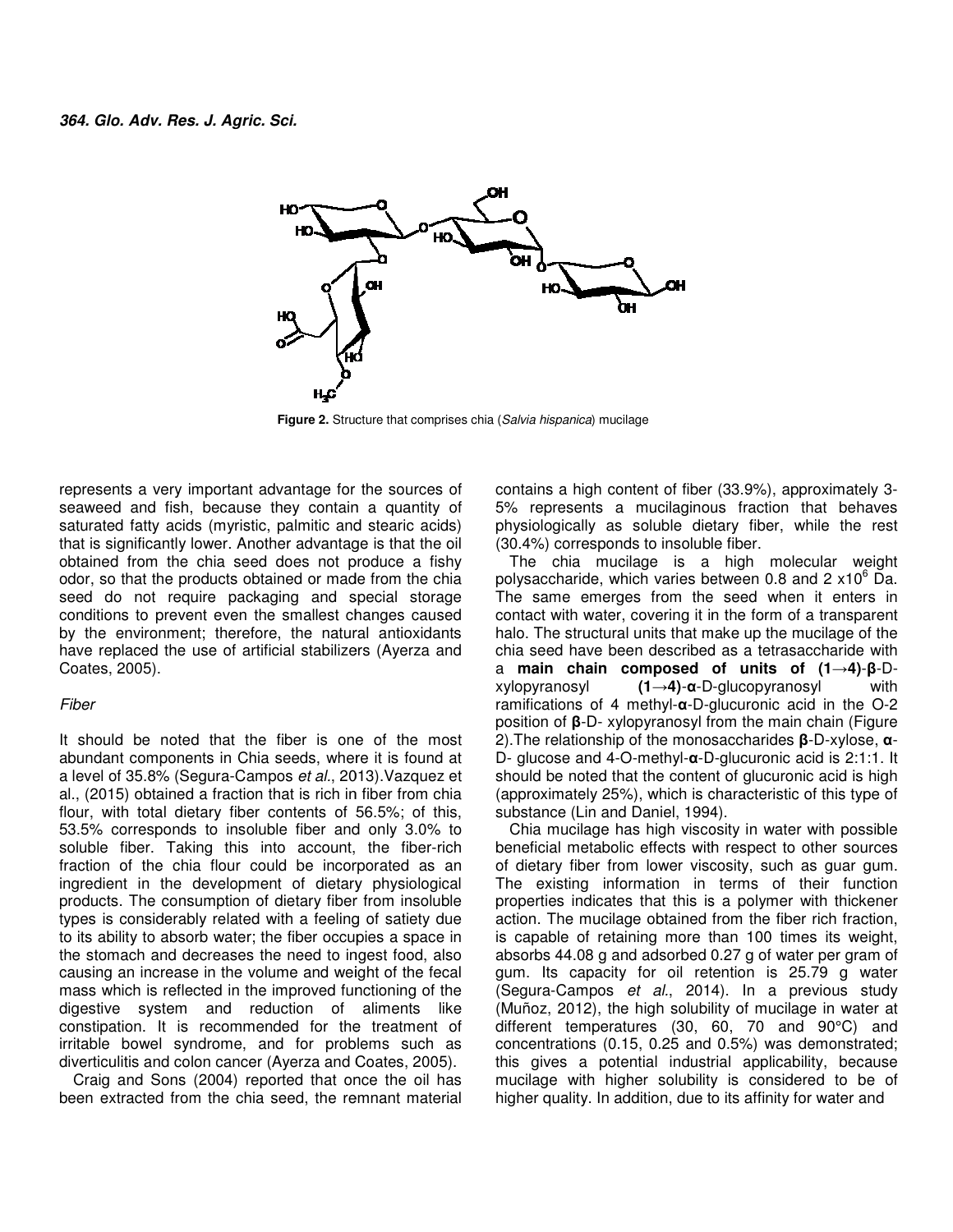the capacity to dissolve or disperse in it, mucilage can be used in the development of biodegradable films (Quintero et al., 2010).

## Protein

Compared to other seeds and grains, chia provides a high source of protein representing 23.9% of its weight. Its content is similar to that of lentils (23.0%) and chickpea (21.0%) and higher than the protein content of grains such as commonly used corn (10.0%), wheat (14.0%), rice (8.0%) and oat (15.3%) (Lazcano and Cuellar, 2004). Levels of up to 28.4% have been reported for others chia varieties; these values justify the potential use of seed as a source of protein for human diets and animals. In addition, the chia seed presented advantage that it does not contain gluten, which is why it has been approved by the celiac Association Argentina as suitable for use in celiac patients (Ayerza and Coates, 2006). Olivos et al., (2010) stressed that the chia protein has important physicochemical characteristics, such as a good waterholding capacity and an excellent retention capacity of oil, which is relevant for use as functional additive in bread industry and in production of stable emulsions.

 In a study performed by Vazquez et al., (2015), the fractionation was obtained based on the solubility of a protein-rich portion of chia (Globulins: 64.8%, glutelins: 21.2%, albumins: 10.9% and prolamins: 4.04%). Sandoval (2012) found that for chia, the major fraction corresponds to globulins, accounting for 52%, followed by albumins with 17.3%, a lower proportion of glutelins (14.3%) and the prolamins with 12.7%.The last author obtained a higher proportion in the albumin fraction, which could be due to factors such as the particle size of the flour, the force of agitation, the flour**–**solvent relationship, the number of extractions by stage, as well as the physiological status of the seed, all of which can influence the proportion of the different fractions.

The denaturation temperatures in the protein fractions of chia (Sandoval, 2012) have been reported to have values of 103.6°C for albumin, 104.7°C for globulins, 85.6°C for prolamins and 91.3°C for glutelins. They can be considered high in relation to those reported for other vegetable proteins. For example, denaturation temperatures for proteins of rice are below 100°C (Ju et al., 2001) and those of the amaranth seed are between 64 and 94°C (Salcedo et al., 2002).The high denaturation temperatures could indicate that the shape of the components of these fractions is stabilized by a large number of hydrophobic interactions, which are naturally endothermic and, therefore, require a greater amount of energy for denaturation. Similarly, these high temperatures show enhanced thermal stability, which is important in the field of food because the proteins support high temperatures without losing their native threedimensional structure, or functional or biological activity, thus having practical applications in the food industry (Sandoval, 2012). The composition of amino acids in the chia protein, once the flour of this seed is defatted, is shown in table 4. This has also been shown by comparison of the amino acids of the chia seed with the requirements of aminoacids for adults proposed by the FAO/WHO/UNO (2011). The defatted flour contains sulfur-containing amino acids, cysteine and methionine,

 in high proportions (32g/kg of protein), as well as the aromatic aminoacids (phenylalanine, tyrosine and tryptophan) in greater amounts (84 g/kg of protein). The lysine content is similar to that which is recommended and shows a significant amount of nonessential amino acids such as aspartic acid and glutamic acid. With regard to the in vitro digestibility of the proteinrich fraction of chia, a value of 77.5% has been reported (Vazquez, 2015), which is higher than that found for chickpea flour, with 75.2% (Sánchez et al., 1999), and for fishmeal Lima bean (Phaseolus lunatus), with 72.4% (Betancur et al., 2004). There are no reports of nonnutritional factors in the chia, with which you can rule out the presence of protease inhibitors that could retard the in vitro digestibility (Siddhuraju and Becker, 2001).

## Vitamins and minerals

The chia seed is a good source of B vitamins (Table 5). Recent research has shown that low levels of vitamin B in the blood is associated with an increased risk of fatal coronary heart disease and stroke. Comparison of the vitamin content of chia compared to other traditional crops shows that the level of niacin (vitamin B3) is greater than that in corn, soybeans and rice. The concentrations of thiamine (vitamin B1) and riboflavin (vitamin B2) are similar to those of rice and corn, although they are lower than those of soybean (Ayerza and Coates, 2005).

With respect to the minerals content, chia seeds are an excellent source of calcium (631 mg/100g), phosphorus (860 mg/100g), magnesium (335 mg/100g), potassium (407 mg/100g), iron (7.72 mg/100g), zinc (4.58 mg/100g) and copper (0.924 mg/100g).In addition, they contain between 13 and 354, 2 and 12 and 1.6 and 9 times more calcium, phosphorus and potassium, respectively, than wheat, rice, barley, oats, and corn (USDA, 2002).The levels of iron in the chia seed and defatted flour are very high, introducing values that are not frequently seen in seeds.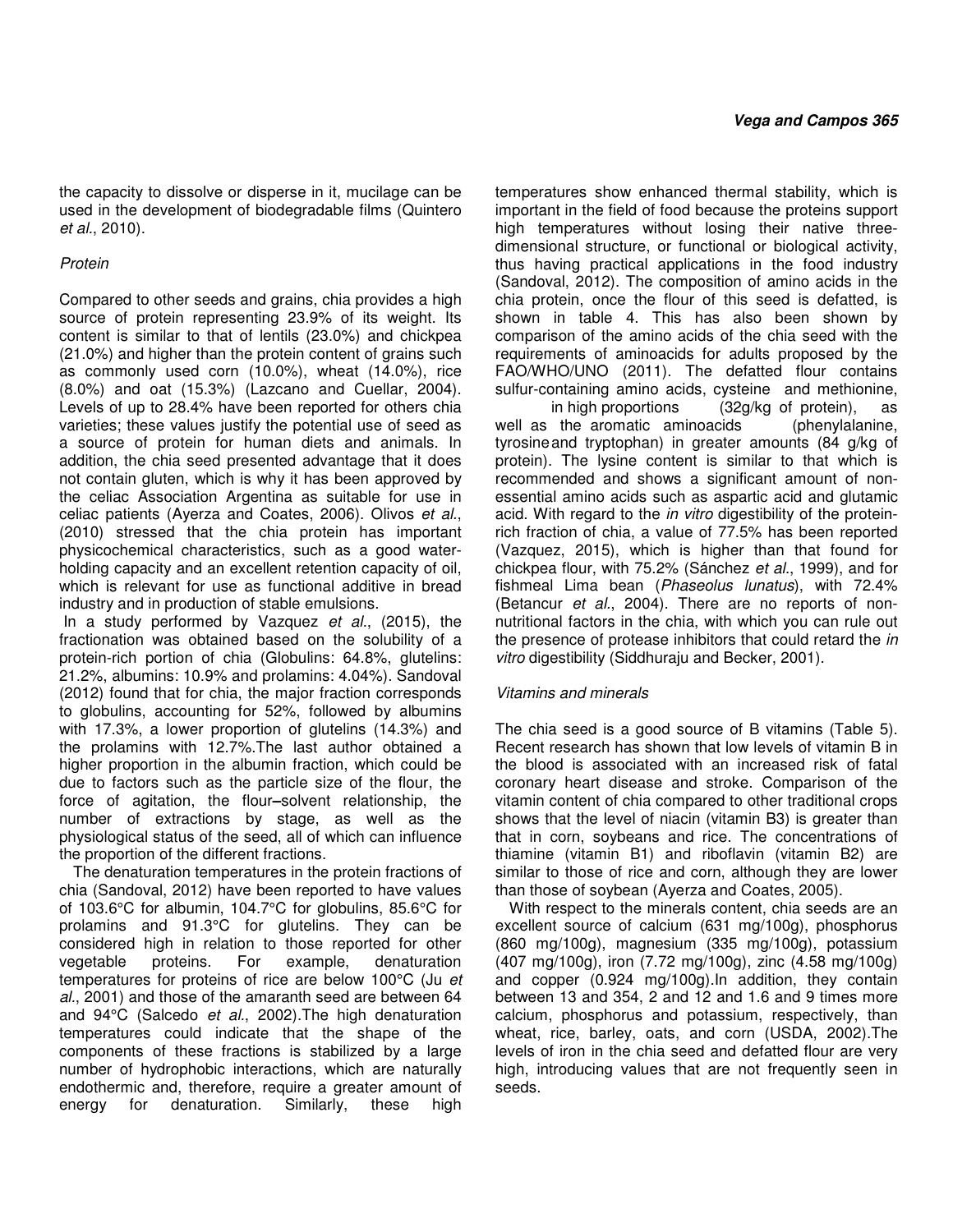|                              | (g/kg of protein)     |                    |
|------------------------------|-----------------------|--------------------|
| <b>Essential amino acids</b> | <b>Defatted flour</b> | <b>FAO/WHO/UNO</b> |
| Lysine                       | 50.0                  | 45.0               |
| Tryptophan                   | 9.5                   | 6.0                |
| Phenylalanine                | 51.5                  | 38.0 <sup>B</sup>  |
| Tyrosine                     | 23.0                  |                    |
| Methionine                   | 13.0                  | $22.0^\circ$       |
| Cysteine                     | 19.0                  |                    |
| Threonine                    | 39.0                  | 23.0               |
| Leucine                      | 72.0                  | 50                 |
| <b>Isoleucine</b>            | 33.0                  | 30.0 39.0          |
| Valine                       | 46.0                  |                    |
| Non-essential amino acids    |                       |                    |
| Aspartic Acid                | 102.5                 |                    |
| Glutamic Acid                | 1995                  |                    |
| Serine                       | 64.5                  |                    |
| Histidine                    | 25.5                  |                    |
| Arginine                     | 102.5                 |                    |
| Alanine                      | 51.0                  |                    |
| Proline                      | 40.0                  |                    |
| Glycine                      | 59.0                  |                    |

 **Table 4.** Amino acids composition in defatted chia (Salvia hispanica) flour

At the request for adults

B aromatic amino acids: Phenylalanine Tyrosine + + Tryptophan

C Amino Acids: Cysteine + Methionine Vázquez, (2007).

| <b>Table 5.</b> Vitamin content of Chia seeds (Salvia hispanica). |  |  |
|-------------------------------------------------------------------|--|--|
|-------------------------------------------------------------------|--|--|

| <b>Vitamins</b>              | Content (mg/100 g) |
|------------------------------|--------------------|
| Vitamin C (ascorbic acid)    | 1.6                |
| Thiamine                     | 0.62               |
| Riboflavin                   | 0.17               |
| Niacin                       | 8.83               |
| Folate                       | 0.049              |
| Vitamin A                    | 54 UI              |
| Vitamin E (alpha-tocopherol) | 0.5                |

 National Nutrient Database for Standard Reference (USDA) (2002) UI: international Units

## **Antioxidants**

Extracts of water and methanol of chia seed after it has been pressed and the oil has drained have shown a strong antioxidant activity. Chlorogenic acid  $(7.1 \times 10^{-3}$ mol/kg

chia) and caffeic acid (20.1 x  $10^{-3}$  mol/kg chia) are the most important antioxidants in the chia seed. Their importance lies in the protection against lipid oxidation that affects both the quality of the food and the health of consumers, with the possible deterioration of the organoleptic, functional and nutritional characteristics.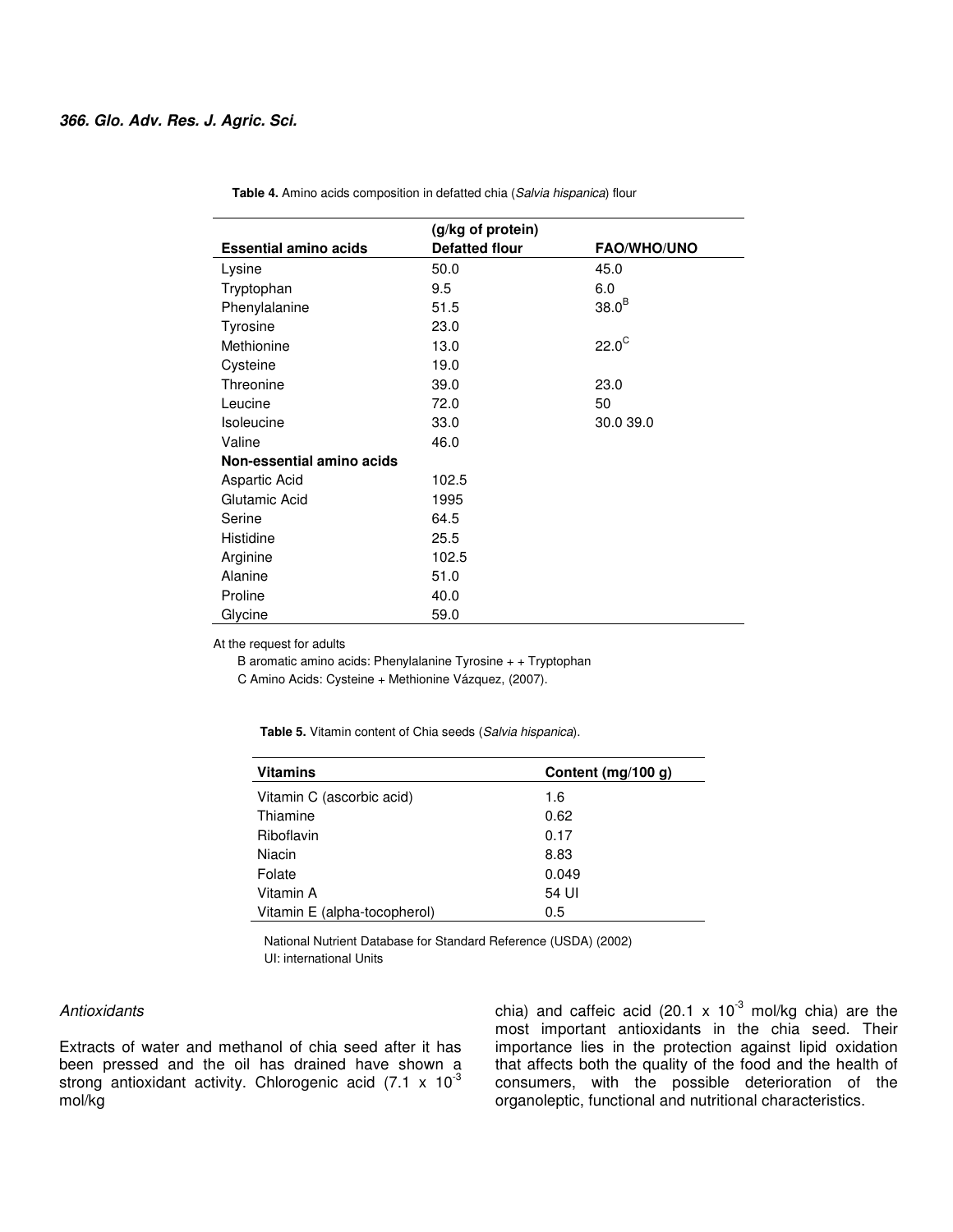These antioxidant properties are significantly stronger than those of ferulic acid and those of the common antioxidants such as vitamin C (ascorbic acid) and vitamin E ( $\alpha$ -tocopherol) (Reyes *et al.*, 2008). Also, it has been found that the seeds contain flavonols such as quercetin and kaempferol, all contributing to the strong antioxidant activity (Beltran and Romero, 2003). Some research has shown that quercetin is a potent antioxidant that can prevent the oxidation of lipids, proteins and DNA and their properties are significantly more effective than the nonorthohydroxy flavonols (Korhonen, 2009).

## **Potential uses of chia seeds (Salvia hispanica).**

Chia is an attractive non-conventional crop that has great potential to be exploited and can serve to replace traditional crops that are not profitable in the country; one of the most important uses of this seed is the production of oil, which has the advantage of containing a large amount of essential oils. The main application of this product is in the production of capsules that provide a nutritional supplement of **ω**-3. It is also possible to extract oil from the leaves of chia, which can be consumed as a condiment or used as a fragrance (Beltran and Romero, 2003).

At the international level, the Food and Drug Administration (FDA) consider chia seed to be a dietary supplement. On the other hand, in 2009, the marketing of chia seeds and crushed chia seeds to be used as a novel food ingredient in bakery products was authorized in the community market (European Union), with a maximum content of seeds of 5% (Commission of the European Communities, 2009).

Studies (Guevara and Aguilar, 2012) have suggested the importance of considering the incorporation of the whole chia seed to the usual diet as a complement to other foods, not only because of the high protein level and quality of the same, but also due to the hypolipidemic properties, which makes it a beneficial food for health. Also, chia is ideal for the enrichment of certain foods due to its **ω**-3 fatty acid content, its good source of fiber, its protein content and the level of antioxidants in its flour. The most common products which have incorporated this seed are: bread with chia, breakfast cereals and crackers, as a nutritional supplement, baby formula, food for animals, nutrition bars, and other less common foods such as yogurt, biscuits and tortillas.

Another application of chia seeds was identified by Segura-Campos et al., (2016) who focused on obtaining material (mucilage) for the development of capsules and edible films. For the formation of capsules, chia mucilage and a mixture of chia mucilage with sodium alginate in a

ratio 50:50 were employed to a concentration of 1%; the diisocyanate agent that was used was 0.3 M calcium chloride. The result was that only the mix of mucilage of chia with sodium alginate had capsule-forming capacity. For the preparation of films, dispersions were prepared at a concentration of 1%, using glycerol as a plasticizer up to 20 and 40% of the weight of the gum. It was placed in petri dishes with a diameter of 10 cm and were left dry in an oven with air circulation of 30°C for 24 h. It was noted that the films developed with 20% glycerol proved to be the most resistant to requiring greater tensile strength  $(1.21$  and 0.76 kgf/mm<sup>2</sup>) to break; the deformation percentage (12.55-16.68%) was higher for films with 40% glycerol, as was the elasticity (Young's modulus: 2.4  $\overline{k}$ gf/mm<sup>2</sup>). The properties analyzed in this study allow the usefulness of the films to be determined, either as a coating or as packaging, which is how this will be used. However, it is also important to identify the optimal conditions to obtain films with better properties (strength, flexibility, permeability adequate) in such a way that can be used for the coating of foods such as fruits, vegetables, meats, and cheese, among others (Campos et al., 2011).

## **Biodegradable Materials**

At present, due to the growth of sustainable production, materials are being searched for so that packaging can be made with the least possible impact on the environment. As a response to this need, biodegradable materials arose, which are a valid alternative to the use of the traditional plastics that are derived from petroleum (a nonrenewable natural resource) and require a time of approximately 200 years to be incorporated again in nature (Parzanese, 2011).

Biodegradable materials are those which, when exposed to certain conditions of humidity, microbial flora and oxygen over a period of several months, are transformed into simple substances (mainly water and carbon dioxide) and biomass by the enzymatic action of microorganisms (bacteria, fungi and other) present in the environment. The structural units of the materials of this type are called biodegradable polymers and are derived mainly from renewable raw materials of animal, plant or microbial origin, but are also generated synthetically from petroleum products. These biodegradable materials are currently used in various sectors (medicine, agriculture, food, packaging, among others) taking into account the functional characteristics that must be present in the material according to the specific application for the intended purpose (Robertson, 2006). In the area of food, these polymers are applied in the manufacture of biodegradable packaging (mono and multilayer),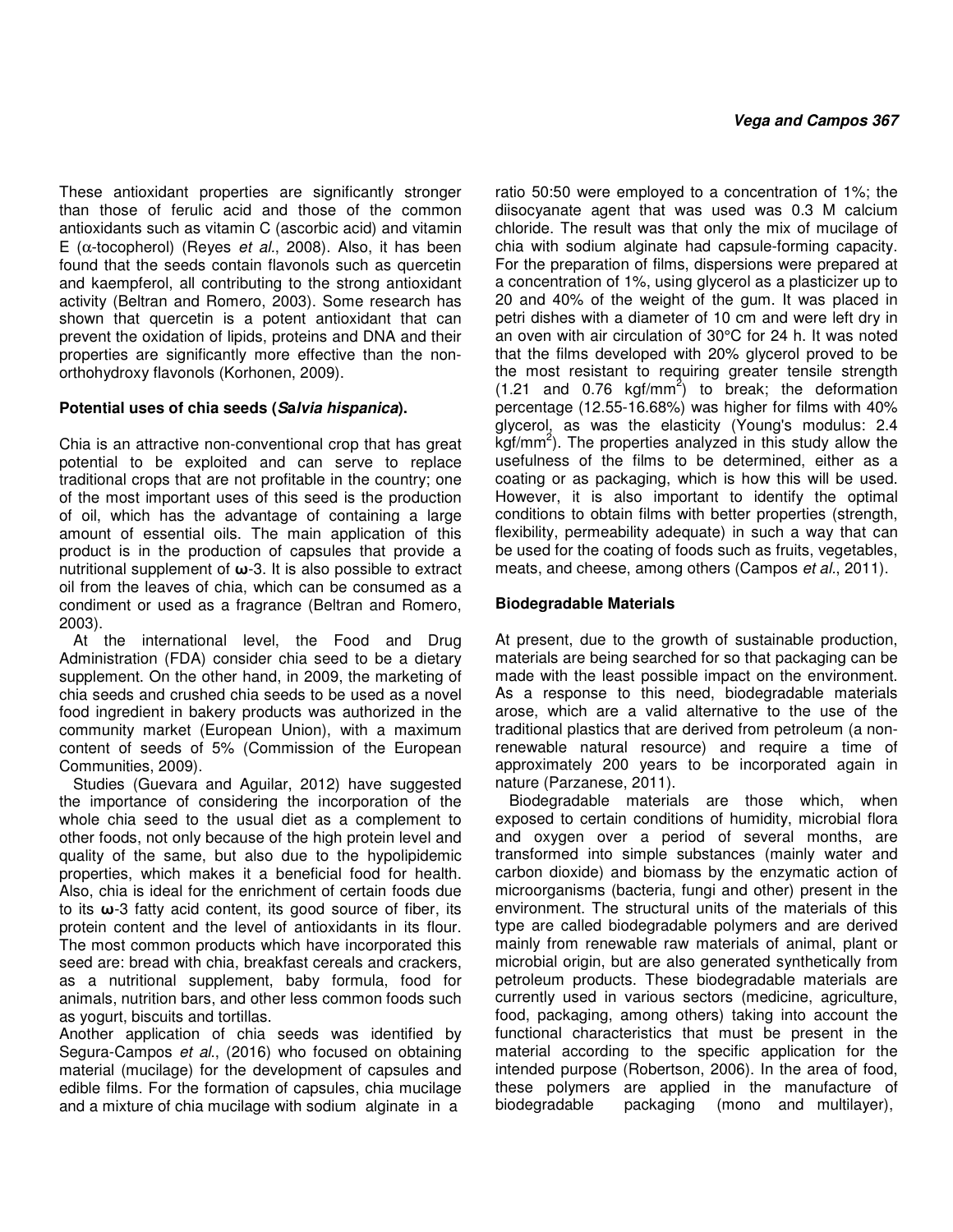**Table 6:** Applications of the edible films

| <b>Purpose</b>                                                  | <b>Application</b>                            |
|-----------------------------------------------------------------|-----------------------------------------------|
| Provide an individual protection against moisture and oxygen.   | Fresh fish, cheese, meat and meat products.   |
| Delaying the external microbial growth.                         | Intermediate moisture foods.                  |
| Check the moisture balance within a heterogeneous food.         | Pizzas, pays, sandwiches, pastries.           |
| Improve the mechanical properties.                              | Peanuts, shrimp, snacks.                      |
| Provide structural integrity to strengthen the structure of the |                                               |
| food.                                                           | Restructured Meat, fish, freeze-dried food.   |
| Restrict the migration of moisture.                             | Fruit, baked goods, frozen.                   |
| Protect the parts that will be within cups or bags.             | Cheeses, frozen and ice cream.                |
| Protect the surface or the baling of fat absorption.            | Cubes of cheese, dried fruit, snacks, frozen. |
| Improve the appearance of the food by adding brightness.        | Baked Goods, fruits, snacks.                  |
| Providing or improving color, odor, flavor and palatability.    | Various food.                                 |

Parzanese (2010)

packaging assets, edible films and edible coatings (Parzanese, 2011).

## **Edible Films and their application in the food industry**

The development of films consists of the formation of thin layers that act as a barrier between a product and the environment that surrounds it. These are used as a protective coating of nutrients, flavors and certain foods that have to be transported or stored, avoiding the migration of moisture and lipids (Quintero et al., 2010).In table 6, examples of the use of edible films in the food industry are listed. In many applications, the most important function of the films is a reduction in moisture loss, due to the fact that it must maintain certain levels of water activity (Aw) because this is a vital factor in the quality and safety of the food.

Some films and coatings have been applied to control the transfer of certain gases (oxygen, carbon dioxide, etc.) in such a way that an ideal atmosphere that delays deterioration will be generated within the packaging. This atmosphere varies depending on the type of food; in fruits and vegetables, semi-permeable films and coatings are used; that is to say, they have some oxygen permeability, because the extremely waterproof wraps can induce the creation of an anaerobic environment that causes undesirable changes in this type of product, such as a loss of aroma. On the other hand, films that are impermeable to oxygen are applied, especially in high-fat food (blue fish, dried fruits, etc.) since the quality of these products mainly decreases by lipid oxidation. Fat oxidation generates compounds with unpleasant flavors (musty taste) or undesirable odors. In this sense, Lee and Krochta (2002) and Lee et al., (2002) reduced the oxidative rancidity of the peanuts and, therefore, increased their life through the use of coverage on the basis of whey proteins.

An application studied extensively is the use of edible films spiked with antimicrobial agents to protect foods from the risk of **microorganism's** growth and, therefore, prolonging the shelf life of the same (Campos et al., 2011). Such is the case of edible film applications in minimally processed fruits and vegetables (Bourlieu et al., 2009). In fruits specifically, the films of sodium alginate have been studied in order to slow down the deterioration of chilled peaches and strawberries (Moayednia et al., 2009).The shelf life of refrigerated apples, cucumbers and tomatoes treated with starch films spiked with potassium sorbate has also been studied (Mehyar et al., 2011). Similarly, the films of carboxymethyl cellulose help to prolong the shelf life of chilled cherries and green peppers (Lim et al., 2011).

The collagen-based wrap probably represents one of the edible films with the most commercial success from the commercial point of view, since they are used as substitutes for the natural sausage casings in the manufacture of meat products and type of sausage. These wrappers are primarily used to maintain the structural integrity of the meat products (Chapman and Potter, 2004), but also have other beneficial functions such as delaying moisture loss, lipid oxidation, discoloration, improving the appearance of the product or as a bearer of food additives (Veronique, 2008).

One of the advantages of edible films is the fact that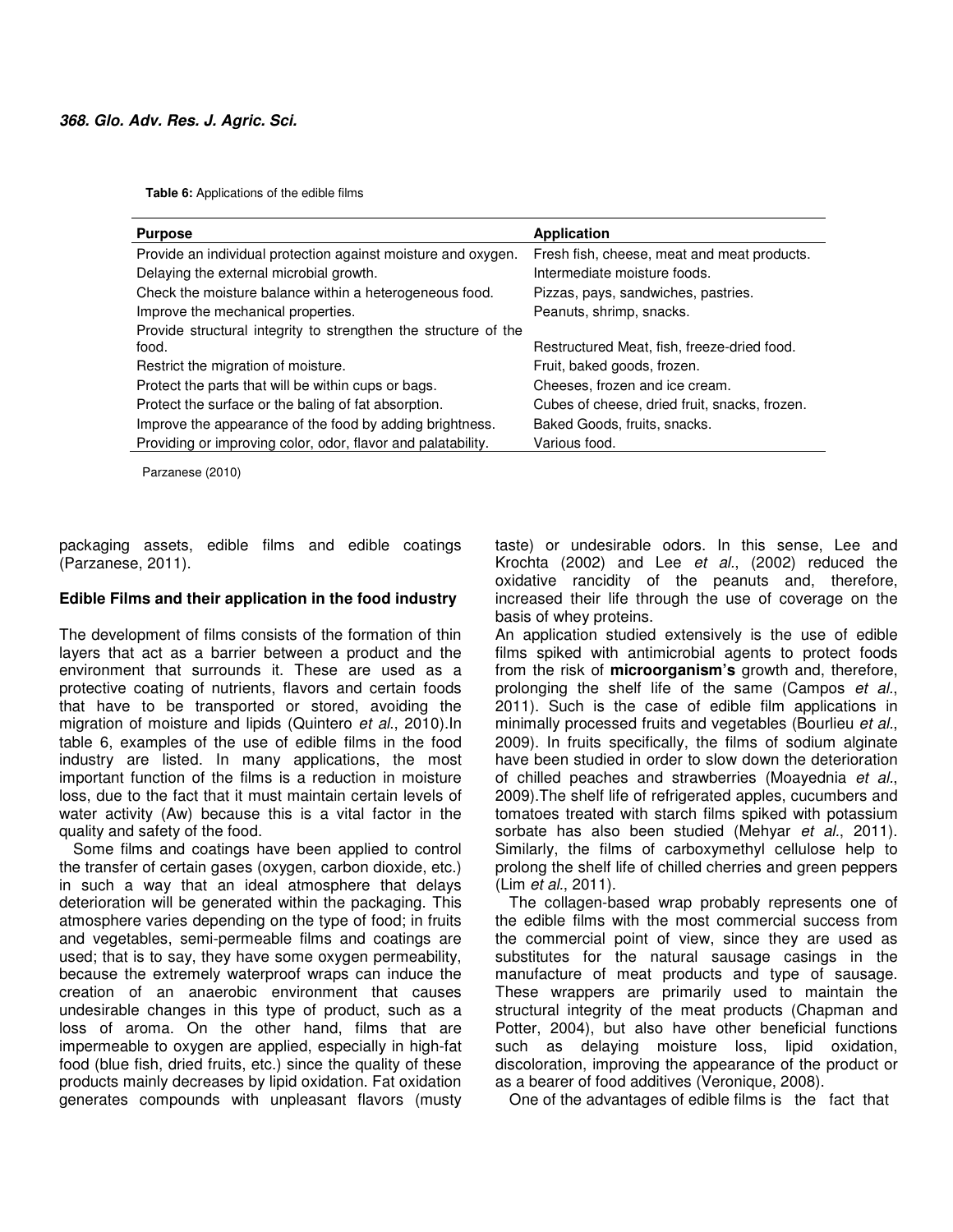they can serve as vehicles of other ingredients with a specific purpose, as has been incorporated in formulations of antimicrobial agents, flavors, antioxidants and pigments. A study was performed by Avila et al. (2010), with the objective of the use of essential oil of oregano in the preparation of edible films made of amaranth, chitosan and starch to assess inhibition of Aspergillus niger and Penicillium spp. Another case is the work of Lopez (2010), where biodegradable films were developed from mixtures isolated from whey protein and native starch of potato and the antioxidant properties due to the incorporation of phenolic extracts of tamarind (Tamarindus indica) were assessed.

The formation of films and their properties is due to the interaction of molecules in a disorderly manner, which is dependent on the space they occupy, or ordered structures that form stable associations within a compact network (Villagómez et al., 2008). Its elaboration should be regarded as the type of component which will be used and the factors involved in the process such as the type of solvent, the technique used, the pH value of the filmforming solutions, the use of plasticizers that have a function of increasing the flexibility of the films, and the use of protein constituents, polysaccharides or lipid that can influence the water vapor permeability.

## **Materials for the training of edible films**

Depending on the type of biopolymers (proteins, polysaccharides or lipids) composing the film, its features and functions will be different, since they are linked to the chemical and structural composition of the biopolymer.

Polysaccharides, proteins and lipids have been used as raw materials in the manufacture of edible films (Cisneros and Krochta, 2002). However, the materials developed with a single component present poor barrier and/or mechanical properties, depending on the type of biopolymer used. To counteract these shortcomings, it is necessary to use mixtures of 2 or more components with the aim of improving the properties and characteristics of the resulting material (Diab et al., 2001).

#### **Polysaccharides**

They are widely used in the food industry as stabilizers and thickeners. These produce a substantial increase in the viscosity and in some cases have gelling effects because they dissolve and disperse readily in water (Parzanese, 2010). Due to their filmogen properties, these compounds can also be used in the manufacture of envelopes or edible films. In general, they produce films with good mechanical properties and are effective barriers

against compounds of low polarity. However, their hydrophilic nature results in low resistance to water loss; in other words, it has the disadvantage of permitting the transport of moisture. This type of film is not greasy and low calorie. Its selectivity in terms of permeability to oxygen and carbon dioxide constrains the creation of modified atmospheres in the interior of the food without the high risk of developing anaerobic conditions, which translates into an increase in the life of the product (Parra et al., 2004), as well as providing effective protection against the oxidation of lipids and other food components (Flores, 2007).

Among the most common polysaccharides that are used for the formation of films are:

## **Alginates**

This polysaccharide is present in algae as a structural component of the cell wall, in a manner similar to cellulose and pectin in the cell wall of plants on land. Alginic acid is insoluble, but its salts of alkali metals are soluble in water and form gels rapidly in the presence of calcium, which have good characteristics to be used as edible films (Martin, 2005). These films are impervious to fats and waxes, but allow the passage of water vapor. These have been used to preserve minimally processed foods such as fish-based products, which contain oil with a tendency to rapid oxidation, even when they are frozen. If the fish is frozen with a coating of calcium alginate, this will be protected from air, and will therefore show reduced tendency to oxidation.

In an investigation by Wu et al., (2001), the effect of film type on the loss of moisture and oxidation of lipids was assessed in ground beef for burgers with 20% fat, during 6 days of storage at 4°C. The films prepared were: mixtures of alginate-starch (1 and 2.5% w/v) (AA) and mixtures of alginate-starch (1 and 2.5% w/v) with stearic acid (20% p/p of the alginate and starch) (AAA).The ability of these films to transport and distribute tocopherols in the surface of the meat for hamburgers was also evaluated by means of comparing the reduction of lipid oxidation between the treatments with edible films. It was found that the AAA mixture was the more effective in controlling moisture loss ( $AAA = 16\%$  and  $AA = 19\%$ ) than in the reduction of the lipid oxidation ( $AAA = 6$  and  $AA = 6.5$  mg malonaldehyde/kg of meat). By adding tocopherols (2 g), the films were more effective at inhibiting the oxidation of lipids in comparison with those that were not (AAA with tocopherols =  $5.6$  and AA with tocopherols =  $5.5$  mg malonaldehyde/kg of meat). Most of the edible films evaluated were not as effective in slowing the loss of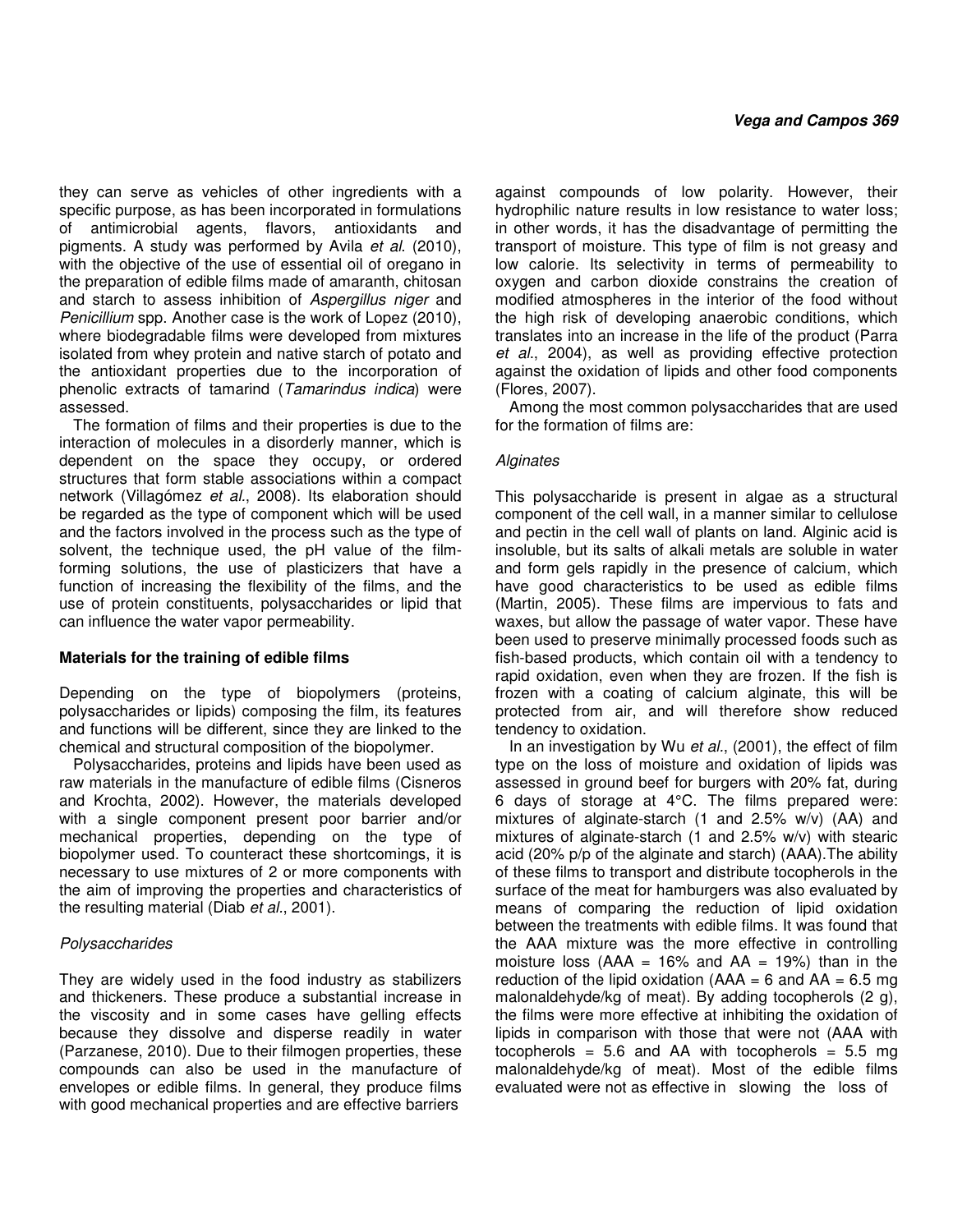moisture and the oxidation of lipids in comparison with the use of polyester vacuum bags.

Moraes et al., (2012) developed a study whose aim was to assess the physical and chemical parameters of the Williams pear, stored at 25°C for 15 days, with and without an edible coating. These coatings were prepared with 2% alginate (RA) and 0.5% carrageen (RC). The analyses performed on the samples were: loss of weight, pH, soluble solids, firmness and color. The edible coatings were characterized in terms of mechanical properties, permeability, thickness and opacity. The results showed that the application of edible coatings with carrageenans and alginates in pears influenced the physical and chemical characteristics when compared with the control (uncoated).The weight loss of the control was higher (11%) compared with samples  $RA = 7%$  and  $RC = 8%$ and the firmness of the fruit with RA (6.5 N) was greater than the control with 1.5 N, and RC with 1 N. However, the coating of alginate showed the best results in the conservation of pear since it had lower permeability to water vapor (3.42  $\times$  10<sup>-7</sup> g/MPa.h) and a greater force to the tensile strength (60.95 MPa).

## Starches

Chemically, starch is formed by glucose polymers by united glucosidic  $\alpha$  (1-4) and  $\alpha$ (1-6) linkages, giving rise to two basic fractions, amylose and amylopectin. In most of the cereals, the starch contains 75% amylopectin and 25% amylose. Due to its abundance and low cost of production, there is great interest in the use of starch as a component of edible films and biodegradable coatings. The films produced on the basis of this carbohydrate are clear, flexible, and transparent and are excellent barriers to oxygen (Rojas et al., 2009).However, its barrier properties against moisture are not so good (Joaqui and Villada, 2013). In addition, the mechanical properties are generally lower than those of synthetic films. In films based on starch, the matrix, or network is typically formed during the drying of a gelatinized dispersion due to the hydrogen bridges that are established between the hydroxyl groups (Tapia et al., 2005).

Starches from different sources such as potatoes, corn, wheat, rice, and yuccas, both nat<sub>2</sub>ural and modified, have been used in the manufacture of edible films. For example, Parra et al. (2004) obtained films of cassava starch (1 g of starch/100 ml water) mixed with glycerol (1, 2 and 3 g), glutaraldehyde (0.1, 0.2, 0.3 and 0.5 g) and polyethylene glycol (0.1, 0.2 and 0.3 g) as plasticizers. These films were prepared in order to determine the mechanical properties and water vapor transmission. The results showed that the films made with cassava starch

and up to 0.3 g of polyethylene glycol exhibited good elongation or flexibility (52.1%). However, the formulations with levels above 1 g of glycerol increased water vapor transmission (until 9.03 x 10<sup>-7</sup> g H <sub>2</sub>O.mm/h.cm<sup>2</sup>), reducing the application of these films in humid environments.

For its part, Tapia et al. (2005) developed films with amaranth flour to 4% using glycerol (25, 30 and 35%) as plasticizers. The films presented an elongation of the break-up of 83.74 % and Young's modulus of 215 MPa. However, the permeability to water vapor (PVA =  $0.025$  x  $10^{10}$  g/m.s.Pa) and oxygen (PO = 0.00065 x 10<sup>10</sup>  $cm<sup>3</sup>/m.s.Pa$ ) were lower than those presented in films by other polysaccharides such as starch from maize (PVA  $=$ 2.57 x  $10^{10}$  g/m.s.Pa and PO = 4.61 x10<sup>10</sup> cm<sup>3</sup>/m.s.Pa) and proteins as whey (PVA =  $2.57 \times 10^{10}$  g/m.s.Pa and PO  $= 4.61 \times 10^{10}$  cm<sup>3</sup>/m.s.Pa.).

## Chitosan

This high molecular weight polysaccharide, normally achieved by alkaline deacetilation of chitin and from crustaceans, is widely used as edible coating. Edible films made from chitosan are effective in prolonging life and improving the fruits quality, delayed ripening, regulation of the respiratory rate, reduction of dehydration, a decline in the loss of sweating, modification of the internal atmosphere, etc. (Martin, 2005).

In the same way, chitosan offers potential for applications in the food industry because of their individual physicochemical properties, rapid biodegradability, antimicrobial property, antifungal activity and non-toxicity. In this way, the chitosan-based films have attracted attention in the conservation of food and in packaging technology. This is mainly due to the fact that the films of chitosan have antimicrobial activity against pathogenic microorganisms and of deterioration, including fungi and both Gram positive and Gram negative bacteria (Aider, 2010).

Aguirre et al., (2013) made films with chitosan (7, 10 and 15 g/L), oleic acid (0, 3 and 6 g/L) and glycerol as a plasticizer (10 g/L), which were characterized according to physical properties such as color, solubility in water, permeability to water vapor and oxygen permeability (PO2), with the purpose of expanding knowledge about the functionality of this type of film. The incorporation of oleic acid limited the transfer of water vapor in the films developed with 15 g/L of chitosan, probably due to the viscosity of dispersions **( 0** = 2.07 Pa.s) that promoted the stabilization of emulsion during the drying of the film. The incorporation of oleic acid did not generate significant changes ( $p > 0.05$ ) in the values of PO<sub>2</sub> of the films and these showed a slight yellow-green.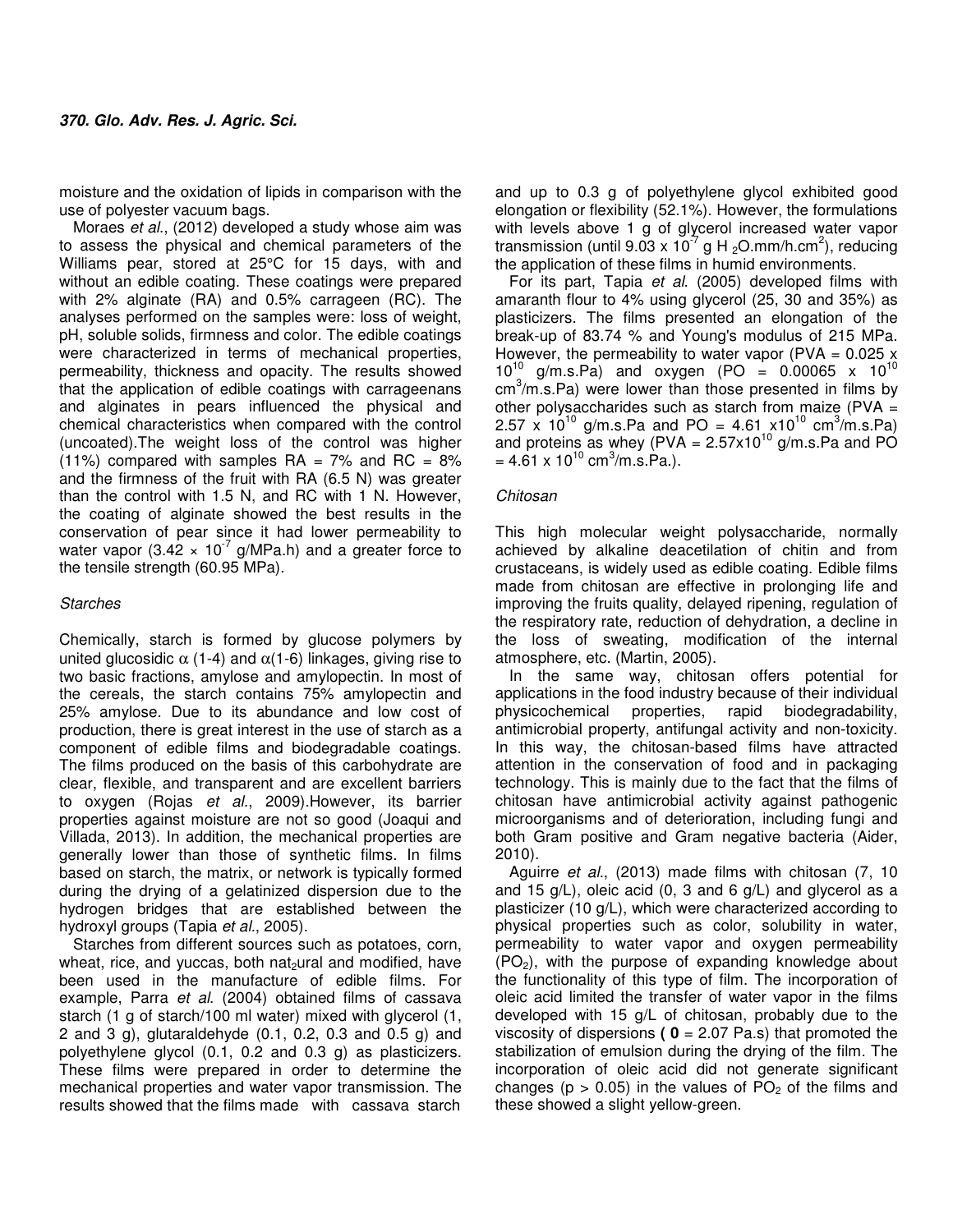In another study by Sebti et al., (2007), the use of chitosan (1% w/v) and nisin (250  $\mu$ g m/L) as raw materials in the production of films was raised. It was shown that even low concentrations of chitosan (1% w/v) were sufficient for the total inhibition of Aspergillus niger and Kocuria rhizophila (pre-cultured for 5 days at 30°C) microorganisms that deteriorate the food. Measurements of the tensile strength (18 MPa), as well as elongation (61.5%), showed that the chitosan films were elastic and flexible. The transfer of water vapor (1.2 x 10 $^6$  g/m.d.Pa) as well as the ranges of water desorption (2  $\times$  10<sup>6</sup>  $kg/m<sup>2</sup>$ .s), suggested that the films of chitosan were slightly sensitive to water. The transfer of water was reduced by 60% in comparison with other films of biopolymers.

## Cellulose Derivatives

The cellulose and especially its forms such as carboxy methyl cellulose (CMC), methylcellulose (MC), hydroxypropyl methyl cellulose (HPMPC), and hydroxypropyl cellulose (HPC), among others, are considered good bulking agents of films, because they are capable of forming continuous networks in aqueous solutions (Turhan and Sahbaz, 2004). HPC is the only truly thermoplastic polymer, so it can be extruded, cast or molded to form films. Generally, the films formed from these esters are strong, clear and resistant to oils and the majority of non-polar organic solvents. This type of cover is used to control the spread of oxygen and carbon dioxide with the purpose of delaying the process of ripening fruits and vegetables. Although the barrier properties to the humidity of the films from cellulose are not very good, these can be improved with the addition of hydrophobic substances (Pérez and Báez, 2003).

Carrasco et al., (2002), evaluated the effect of edible coatings of carboxymethyl cellulose to 1% and 0.25 g of stearic acid added with 0.5 ml of glycerol, on green peppers (Capsicum annuum, L) to determine its effect as a protective agent and stabilizer of the natural characteristics of the fruit. The results showed that the coatings based on carboxymethyl cellulose and lipids were effective to reduce the deterioration of peppers by floppiness and wilting during storage (25 days) when compared with the control (uncoated); that is to say, the reason for the change in firmness during storage in the control (RCC) was 3.8 and coated (RCR) was 2.8. In addition, the coated peppers had a significantly lower loss of sensory quality total (RCC = 3.2 and RCR = 2.4) and appearance  $(RCC = 3.8$  and RCR = 2.8), as well as a lower weight loss (0.68g/day) in comparison to the fruit without a coat (1.20 g/day).

In another study, coating formulations were made using

1, 5, 3, and 4.5% (w/v) hydroxypropyl methylcellulose as a support matrix, to which three non-ionic surfactants (sorbitan monooleate, sorbitan monolaurate and mono diglycerides of fatty acids) were added to the 3% p/v; this is commonly used in food with the goal of enhancing the property of barrier to water vapor (PVA) and the adhesiveness of the coatings on the surface of products such as strawberries. The PVA films ranged between 15 and 42  $\times$  10<sup>10</sup>g/Pa.s.m. The lower values of PVA  $(15 \times 10^{10} \text{ g/Pa.s.m})$  were obtained with the highest proportion of polymer in the film and with the surfactant polyoxyethylene sorbitan monooleate. It was concluded that, for surfactants and the quantity used (3%), there is a need for a critical concentration of polymer to be a significant improvement in the resistance to the transfer of water vapor (Pastor, 2010).

## **Mucilages**

These are types of soluble fiber; in contact with water, they are viscous solutions or swell in them to form a gelatinous mixture (Malviya et al., 2011). There are few studies about the use of the mucilage as an ingredient for the formation of edible films, including the use of the nopal mucilage (Gonzalez, 2011) and chia (Segura-Campos et al., 2016). González (2011) focused on the development and evaluation of a film made from a solution of prickly pear mucilage (Opuntia ficus-indica) to the 1% p/v, using glycerol, polyethylene glycol and oleic acid as plasticizers to coat prickly pear and increase the shelf life. A methodology was developed to obtain dehydrated mucilage for prickly pear with characteristics that would allow the homogeneous dispersion of the same to rehydrate during the formulation with the plasticizers. Three formulations of edible films were tested: APG (mucilage solution, 1.5% glycerol, 1.5% polyethylene glycol, 0.1% oleic acid); BPG (mucilage solution, 5% glycerol, 5% polyethylene glycol, 0.3% oleic acid); and CPG (mucilage solution, 3% glycerol, 3% polyethylene glycol, 0.5% oleic acid). Determinations were carried out by batches of respiration rates of prickly pear vegetables, obtaining reductions of up to 92.6% with the coatings. The results of the measurement of water vapor permeability to the films with different formulations were similar: APG = 77.96, BPG=  $84.15$  and CPG =  $84.56$ g.mm/kPa.m<sup>2</sup>.day. The film thickness was greater with CPG, with a result of 0.256 mm.

Segura-Campos et al., (2016), extracted the mucilage of crushed and whole chia seeds by a process of defatting, hydration, solubilization, filtration, dehydration and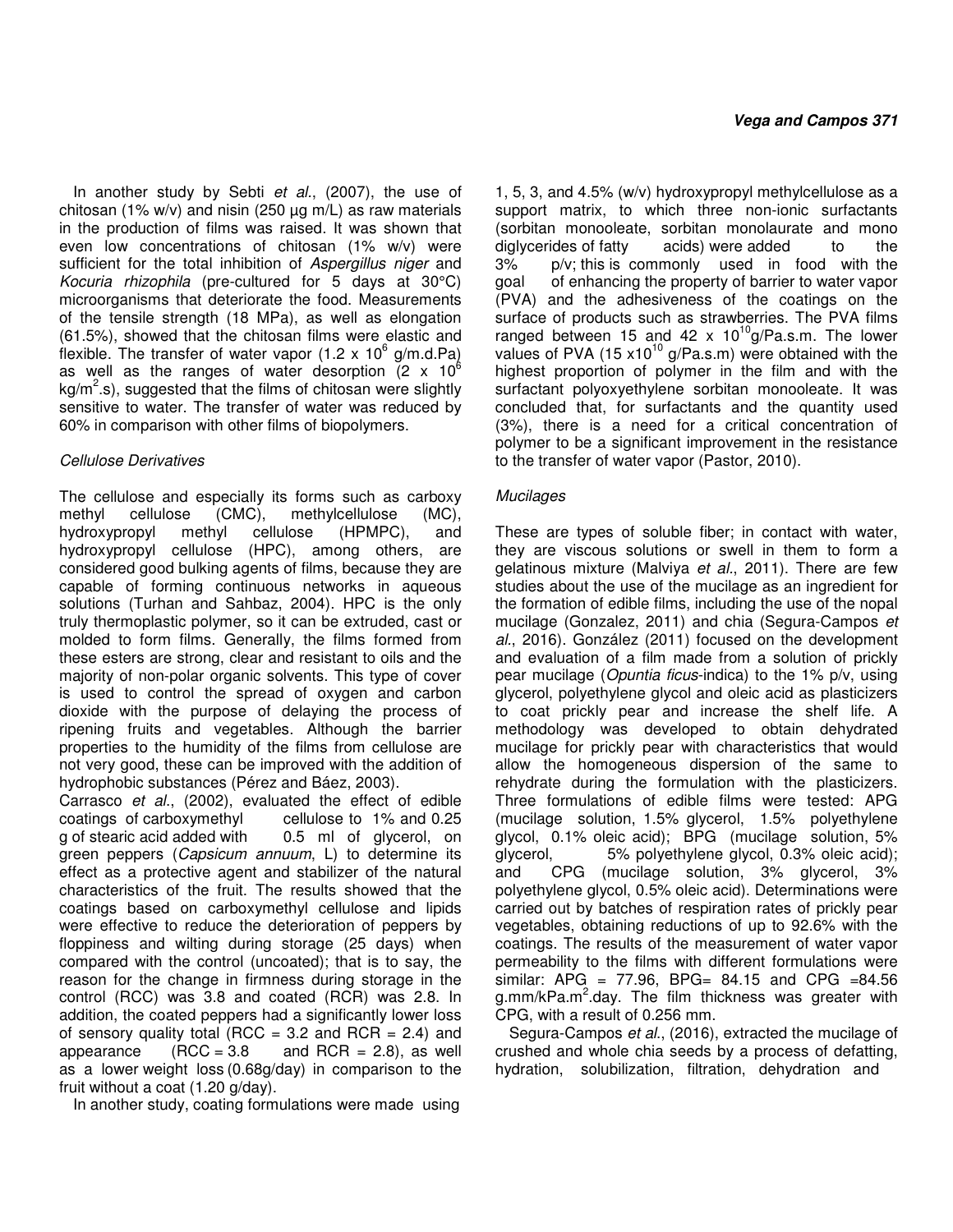spraying. The proximate composition and some functional properties of mucilage were assessed and its feasibility for the development of films was determined. The mucilage presented high water retention capacity, more than 100 times its weight in water, high water absorption capacity (62.64 -143.66 g of water per gram of gum), and was able to adsorb 0.69-1.35 g of water, presenting higher capacity than the mucilage obtained from whole seeds. The films were formed by adding 20 and 40% glycerol to mucilage dispersion, obtaining films with a thickness between 0.08- 0.11 mm, reaching a maximum tensile strength of 1.21 and 0.76 kgf/mm<sup>2</sup> for the films with 20% glycerol, while those containing 40% presented a higher deformation percentage (12.55-16.68%). The films of chia showed a high affinity for water and its protein content provided thickener, stabilizer and emulsifier properties that could be exploited for the improvement of food products.

## **Proteins**

Natural polymers such as proteins offer a great opportunity to be used as raw material for the production of edible films due to its biodegradability and the fact that it can supplement the nutritional value of food. In addition, it confers to the films a wide range of properties due to the potential to form intermolecular links. Due to the different structural conformation levels that can be present in the protein structure (primary, secondary, tertiary and quaternary), films can be formed with a high degree of cohesiveness, which is stabilized when new links or interactions are formed. Within the vegetable-based proteins that have been used for training of films are the following:

## Casein

Caseinates are good trainers of emulsified films due to its amphiphilic nature, its disorderly structure and their ability to form hydrogen bridges. The films of caseinate presented favorable characteristics for its use in food products such as transparency and flexibility (Parzanese, 2010). However, the films of casein proteins present several problems in their characteristics. In the first place, the films are highly sensitive to moisture. They easily absorb and release water molecules, which act as a plasticizer and greatly affect the mechanical properties of the film. Secondly, the films of casein prepared with glycerol are unable to provide high mechanical resistance and high elasticity, as are the synthetic films. Thirdly, its relatively high cost, limited use as a raw material and the complex procedures to generate it can cause problems in processing (Han and Gennadios, 2005; Dangaran et al.,

2009). A number of studies have been performed to try to solve these problems. Dangaran et al., (2006) developed a method for the precipitation of hydrophobic casein through processing of high pressure with  $CO<sub>2</sub>$ . With this, a casein with lower solubility in water was obtained and the films developed were less susceptible to high-humidity environments. To improve the appearance, the size of the protein particles was reduced in the elaboration of laminating films with glycerol. The result was a film with more brightness, greater surface tension and lower permeability to water vapor. Another study to improve the properties of casein was performed by Rezvani et al., (2013) who used stearic acid  $(0-2 g/100 g)$  as an additive in the formation of films with sodium caseinate (6-8 g/100 g). Changes in the proportions of sodium caseinate and stearic acid with respect to water had a significant effect on the permeability to water vapor and surface tension. The highest values of consistency coefficient and elastic modulus were obtained in the presence of stearic acid in the highest concentration. The edible film prepared with 6 g/100 g of sodium caseinate and 2 g/100 g of stearic acid showed lower vapor permeability, below 1.36 g.mm/m<sup>2</sup>.h.kPa. This study was useful to improve the water resistance and mechanical properties of the films of casein prepared with stearic acid.

Another protein, gelatin, was used to improve the mechanical resistance, as well as the barrier properties of water vapor. In a specific case (Chambi and Grosso, 2006), intercrossing of transglutaminase was used to produce edible films of casein, gelatin and mixture of casein-gelatin (100:0, 75:25, 50:50, 25:75 and 0:100). The casein-gelatin film showed significantly higher values in elongation with or without the treatment of transglutaminase (55 and 33%, respectively), compared with the films made from gelatin or casein alone (15 and 10%, respectively). Mixtures of casein and gelatin produced a synergistic effect observed only in the elongation of film. The improvement was detected to the tension force and barrier properties of water vapor, in the mixture casein:gelatin (75:25) treated with transglutaminase, which showed the lowest value of water vapor permeability (4.5 g.mm/m<sup>2</sup>.d.KPa). The enzymatic intercrossing also prompted a substantial increase in the protein components of high molecular weight in the solutions used to make films.

## Whey Proteins

This consists of different fractions such as β-lactoglobulin, α lactalbumin, bovine serum albumin and some immunoglobulins. β-lactoglobulin is the higher component (50-60%) of whey protein (Sothornvit and Krochta, 2000).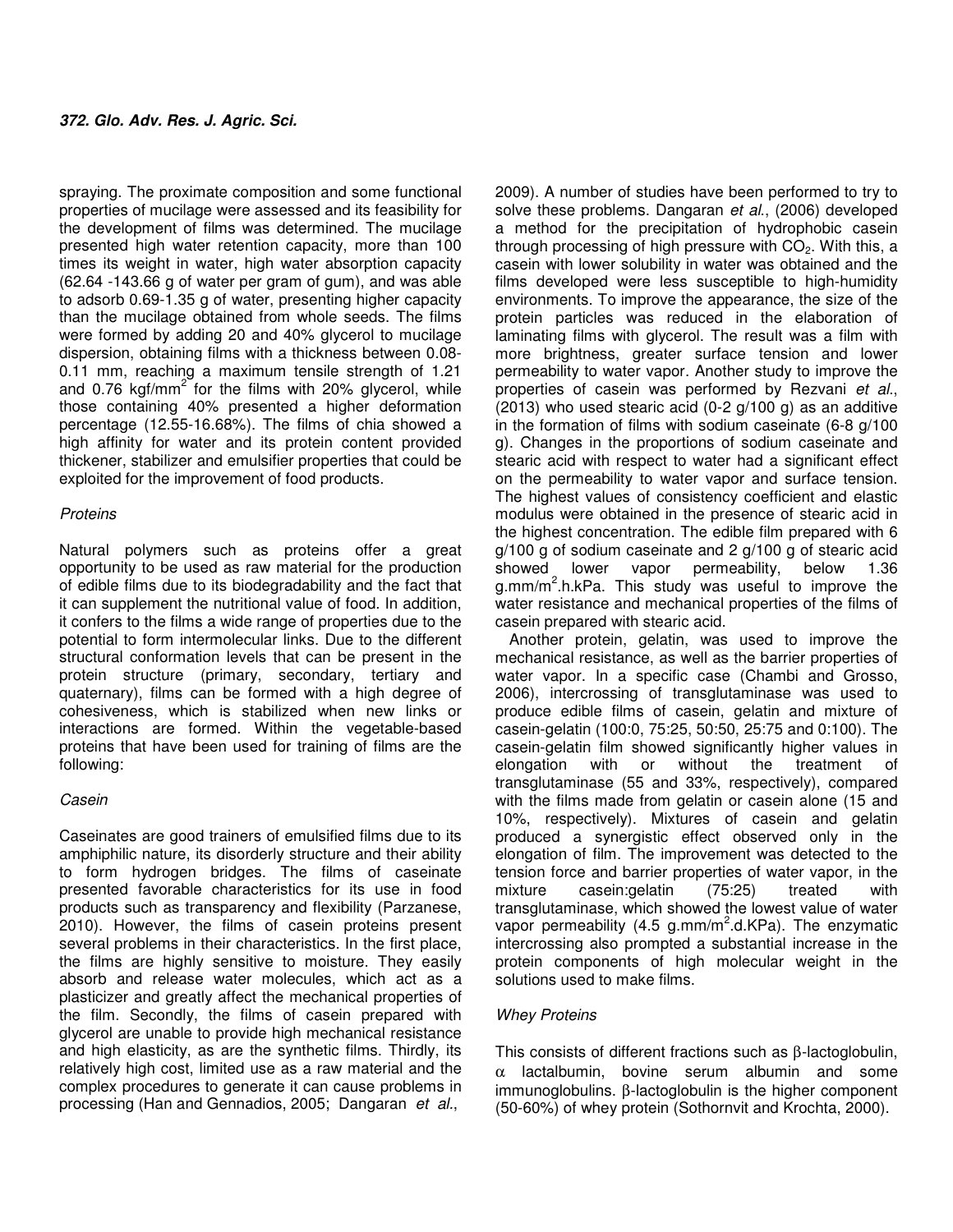These proteins are very sensitive to high temperatures, i.e., the first to be denatured and to a lesser degree at acidic pH (contrary to that which happens with casein), due to their stability, which is by hydration and not by electrical charge. The films based on whey proteins are excellent barriers to  $O<sub>2</sub>$ , but have been proven to be very fragile. As a solution to this problem, it was shown that mechanical properties were significantly improved through the addition of a plasticizer agent, such as glycerol. For the manufacture of films and coatings, this is part of a protein concentrate to which heat is applied to the denaturing. For example, Amin and Ustunol (2007) determined the effect of curing conditions at 90°C for 72 h, on the mechanical properties and the water solubility of the films based on whey protein (5% w/v) with glycerol (2.7 p/v).The heat treatment took place in the films at a force of the highest tensile strength (15.4 MPa) compared to in films without treatment (6.5 MPa). The moisture resistance of the cured films was greater than that of the films that were not cured (1.5 and 0.12 MPa, respectively). The water solubility of the films with whey protein decreased from 23.65 to 19.99% with curing time and a reduction of the plasticizer content.

Fang et al., (2002) used whey protein isolated as the basis for edible films, by applying a heat treatment to cause its gelling. The effects of the proportions of whey protein, calcium, and glycerol (plasticizer) in the barrier properties and traction of the films were investigated. The films were developed with 12% whey protein dissolved in 5 or 10 mM calcium solution, and 20 or 40% glycerol. It was noted that by increasing the calcium concentration, the tensile strength was increased (17 to 21 MPa). In the same way, the increase in the elongation percentage was proportional to the percentage of glycerol added (29 to 95%). In general, the protein proportion had less of an influence on the tensile strength, elongation and permeability to water vapor in comparison with the glycerol concentrations and calcium ions. The microstructure analysis of the films revealed the influence of glycerol and calcium concentrations in the gel networks, which could be related to the traction properties of the films. The films prepared without calcium and with 5 mm calcium showed a uniform surface. The addition of 10 mM calcium caused an important protein aggregation, resulting in an uneven surface. With a glycerol content of 40%, the whey protein aggregates were most evident in the microstructure of films, forming spherical particles that were 50 nm in size. These particles abounded but were not as united to form a gel network, as well as in the case of the film with 20% glycerol.

## **Gelatin**

Gelatin is a protein that is derived from collagen by alkaline or acidic hydrolysis. Collagen is the major constituent of the skin, tendons, and connective tissues and is widely distributed in the fibrous protein of animals. The benefits of this type of coating are to avoid the loss of moisture and provide a uniform appearance to the product by improving structural properties (Bigi et al., 2002). In the formation of films, reducing the oxygen permeability, the diffusion of

water vapor and the migration of fats (Aguilar, 2005).

The **films'** properties vary depending of the origin of gelatin; the amino acid composition of gelatins of different species is different, especially with regard to the major amino acids(Gly, Pro, Hyp) (Gomez et al., 2011a). Thus, it has been recently seen that films based on tuna gelatin, which contain a low number of residues of Pro and Hyp, presented deformation values to break approximately 10 times greater than that obtained by the films based on gelatin of bovine hide (Gomezet al., 2011b). Similarly, Avena et al. (2006) noted that the values of permeability to water vapor (0.93 g.mm/m<sup>2</sup>.h.kPa) of the films based on cold-water fish gelatin were significantly lower than those of the films based on gelatin from temperate fish or mammals (1.31 and 1.88  $g$ .mm/m<sup>2</sup>.h.kPa, respectively) at 25°C and 80% relative humidity, with films that were 0.05 mm in thickness. This was related to the amino acid composition of the of cold-water fish gelatin (with a high content in hydrophobic amino acids and low level of Hyp). On the other hand, Castro and Gonzalez (2010) evaluated the physiochemical effect of the implementation of an edible coating formulated from two gelatin concentrations (4 and 8%), with the addition of 0.25% oregano oil as an antimicrobial agent on Cape gooseberry fruits (Physalis peruviana, L). The results showed that the coating was able to reduce the metabolic activity in the fruits coated with 36% with respect to the control fruits. The loss of weight decreased by 17.6%; the life of the berries increased by an average of 33%.

## Proteins of the corn (zein) and wheat gluten

These are obtained by the drying of alcoholic dispersions used to solubilize proteins. These types of proteins form films with similar properties: bright, impervious to fat, with low levels of permeability to  $O_2$  and CO  $_2$  and low permeability to water vapor in comparison with other protein films (Ghanbarzadeh et al., 2007).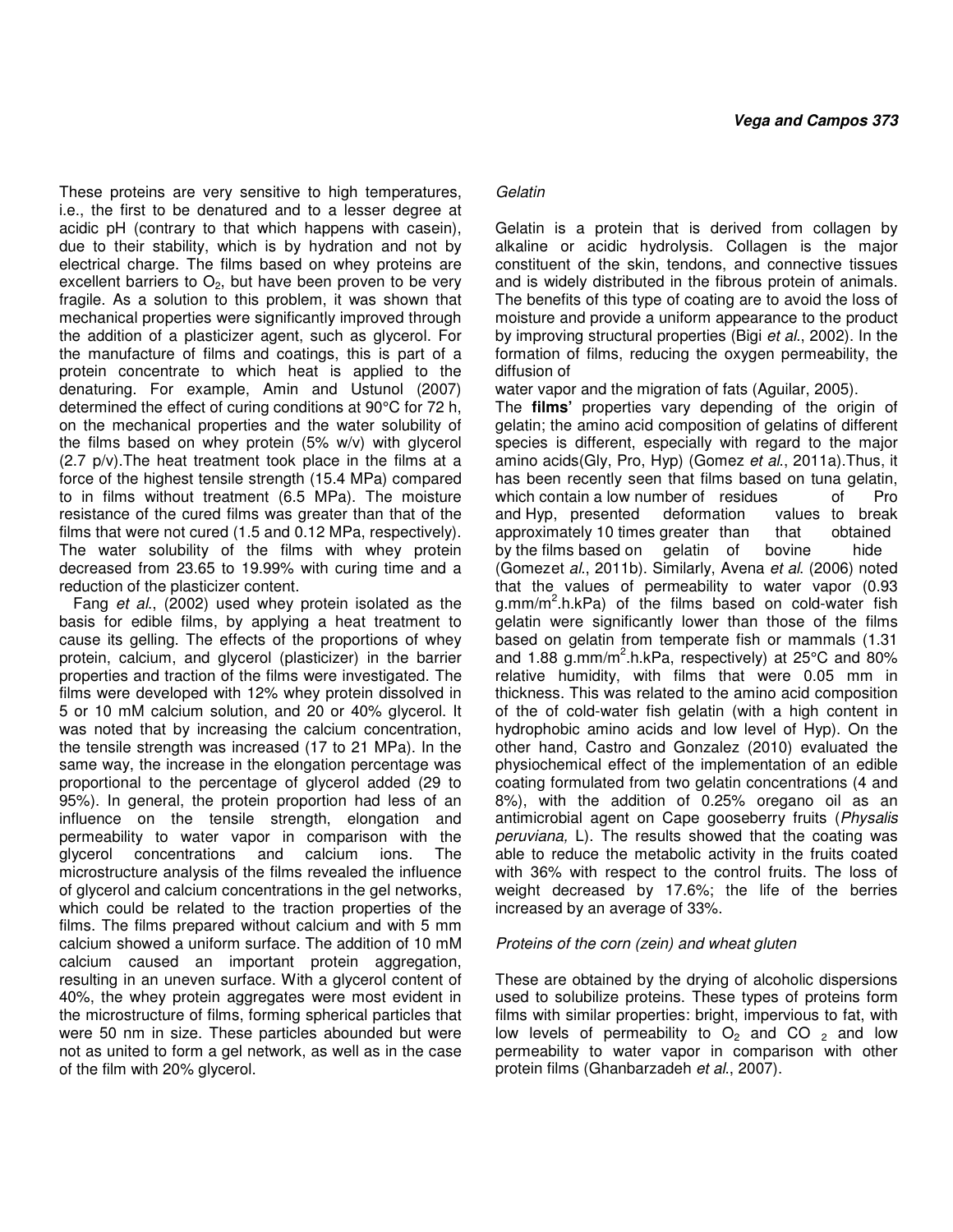Apricots of intermediate moisture were covered with different formulations of zein in edible films. The potential of antimicrobial and antioxidant agents in the edible film of zein and the effects of the coating to maintain apricots quality of intermediate moisture were investigated during 10 months of storage at low temperatures (5 and 20°C).The color change was significantly reduced by the coating process. The control fruits presented a higher ratio of a\*/b\* (1.0) than the coated fruits (0.7).The **∆**E value of the coated samples was 7.9 at the end of the storage period, while that for the control samples was 13.8. The total count of viable bacteria in the control group was significantly higher than the samples coated with zein film. This film inhibited microbial growth to the extent of about 2 log between the control and the fruits covered. It was also found that at higher storage temperatures, the loss of moisture of the sample without film was higher than those at lower temperatures (Baysal et al., 2010).

Other authors (Guo et al., 2012) have investigated the effects of the zein proportion and wheat gluten (0/100, 20/80, 40/60, 60/40, 80/20 and 100/0 p/p), glycerol concentration (10, 20, 30 and 40 g/100 g), pH (12) and temperature of the heat treatment (40°C to 80°C) on the mechanical and barrier properties of the films. The results showed that the elongation of films increased from 10 to 78% when the glycerol concentration increased. On the other hand, the elongation first increased (55%) and then decreased (10%) when the ratio of zein/wheat gluten increased, along with heat treatment temperature and pH. The tensile strength of films rose from 5.0 to 6.0 MPa with elevation of the temperature of the heat treatment and the pH. The permeability to water vapor increased from 3.8 to  $9.0 \times 10^{-11}$  g/m.s.Pa, with the increase in the glycerol concentration, but decreased from 9.0 to 5.0  $\times$  10<sup>-11</sup> g/m.s.Pa, when the ratio of zein/wheat gluten, the heat treatment temperature and the pH of the solution increased in the formation of the films.

## Multicomponent Mixtures

The objective of using mixtures between biopolymers for the development of edible films is to counteract the inherent shortcomings of each component and thus being able to complement and improve the properties and characteristics of the resulting material. An example of the formation of complex films is seen in the study of Denavi et al. (2009), who used increasing concentrations of soy protein isolated (0, 25, 50, 75 and 100%) and decreasing concentrations of cod gelatin in their respective complementary percentages. These authors noted that the formulation that contained 25% isolated soy protein and 75% cod skin gelatin showed an improvement of the

break force until 1.8 or 2.8 times greater than that obtained by the formulations with only gelatin or soy protein, respectively, while the relatively low permeability to water vapor (2  $\times$  10<sup>-8</sup> mm /h.cm<sup>2</sup>.Pa) of the films of isolated soy remained. Also, it was found that the % of film deformation was decreasing when the proportion of cod gelatin was reduced. Another example is the study conducted by Muñoz et al. (2012), who produced edible films using a mixture of the chia mucilage and whey proteins in a proportion of 1:3 and 1:4 to pH 7 and 10, using glycerol as a plasticizer in a proportion of 2:1 mixture:plasticizer. The films produced at pH 10 and 1:3 ratio showed superior mechanical properties to the other films, with higher tensile strength (4.68 MPa) and elongation of 1732%. In addition, the films produced at pH 10 showed a better vapor barrier of water (0.62 g.mm/h.kPa.m<sup>2</sup>) than in the films at pH 7. The films with highest solubility (63.96%) were those developed with a proportion of 1:4 and pH 7. The use of this new polysaccharide was considered an option by which to modify and/or improve the physical properties of hydrophilic edible films.

## **Plasticizers agents for the formation of edible films**

Plasticizers are compounds of low volatility that can be added to provide flexibility and elasticity to a polymer film. They are a very important factor in the formation of edible films since they affect the mechanical properties and permeability of the films. The plasticizers alter the structure of the films, the chain mobility and the diffusion coefficients of gases or water (Dutta et al., 2009).In structural terms, plasticizers are inserted in the polymer matrix, by increasing the free space between the strings and resulting in a decline of intermolecular forces along polymer and therefore, gives it a greater molecular mobility, increasing its permeability to water, gases or aromas (Pérez and Baez, 2003).The intensity of these effects depends on the type, amount and molecular weight of the plasticizer agents.

The plasticizers that are used in the food industry include: Monosaccharides, disaccharides and oligosaccharides (glucose, glucose syrups and honey); polyols such as sorbitol, glycerol and polyethylene glycol and glycerol derivatives; lipids and derived (fatty acids, monoacyl glycerols, ester derivatives, phospholipids and surfactants (Parzanese, 2010).

Polyols are particularly effective as plasticizers, with glycerol being the most commonly used in the formulations of proteins films. On the other hand, sorbitol is a cryo protectant in addition to a plasticizer, and combination with glycerol increases the permeability to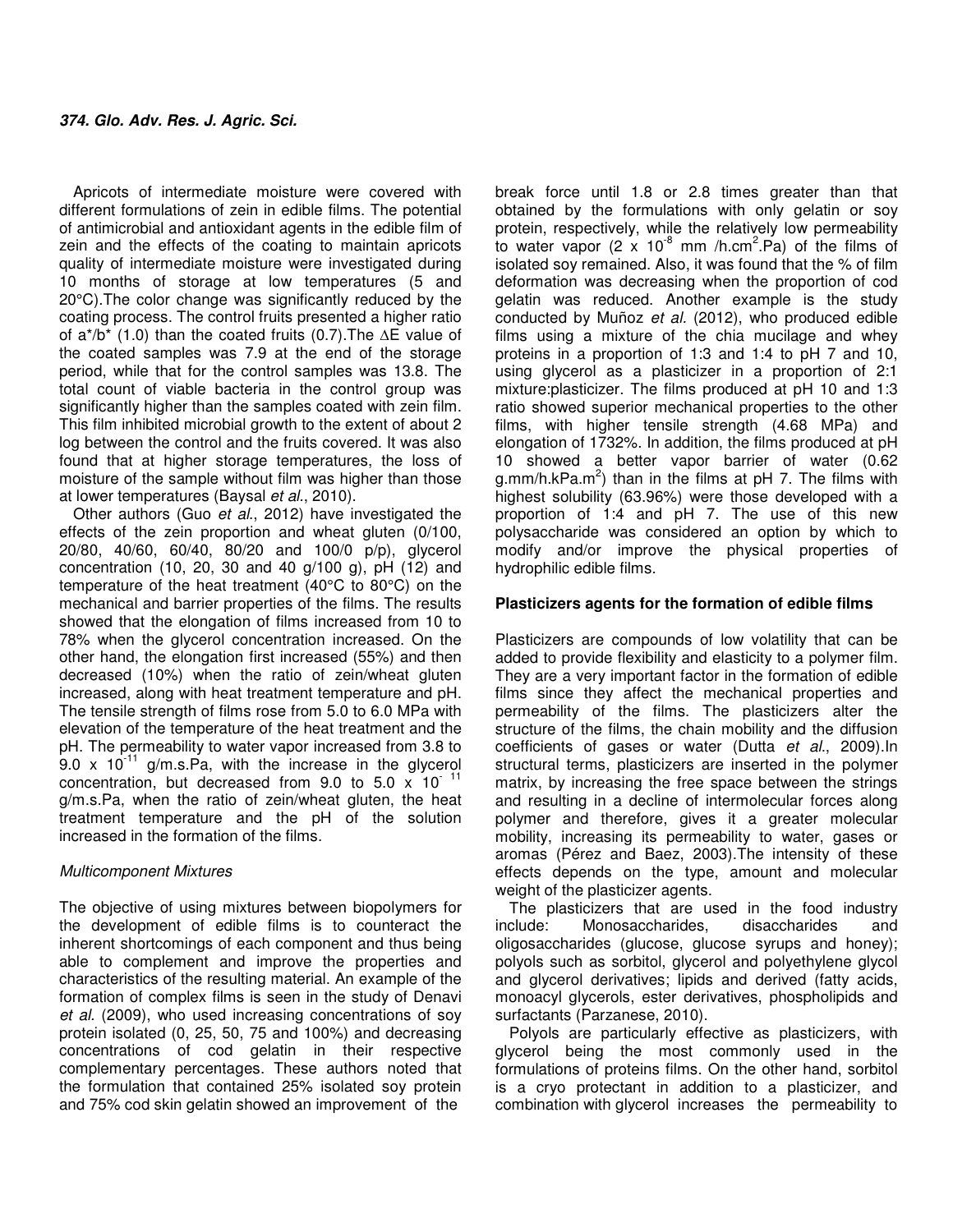water vapor and the mechanical resistance of the films; however, this slightly reduces the flexibility that produces glycerol. This fact, together with the fact that glycerol also produces a greater absorption of moisture than sorbitol, means that a combination of equal parts between both polyols is normally used to obtain this intermediate effect.

In a study (Bourtoom et al., 2006) where edible films were made from fish proteins that are soluble in water, several types of plasticizers were tested: sorbitol, glycerol and polyethylene glycol. It was found that the type and concentration of the plasticizer significantly affects the mechanical and barrier properties of the films. The films laminated with sorbitol showed the highest tensile strength (3.14 MPa); however, its effect on the permeability to water vapor was low (30.41  $g/mm.m^2.d.kPa$ ). In contrast, laminating films with glycerol and polyethylene glycol resulted in a flexible structure in spite of having a low tensile strength (2.13 MPa and 1.80 MPa, respectively); these also presented greater permeability to water vapor  $(125.8 \text{ g/mm} \cdot \text{m}^2 \cdot \text{d} \cdot \text{kPa}$  and 89.52 g/mm.m<sup>2</sup>.d.kPa, respectively). As the concentration of sorbitol, glycerol and polyethylene glycol increased from 25 to 75% p/p, the tensile strength was reduced from 3.14 MPa to 0.82 MPa, from 2.13 MPa to 0.82 MPa and from 1.8 MPa 0.62 MPa, respectively, along with an increase in elongation at break (from 5.76 to 15%, from 26.24 to 61.01% and from 23.49 to 52.21%, respectively). The films laminated with glycerol generated the highest value of permeability to water vapor  $(230)$  g/mm.m<sup>2</sup>.d.kPa), while those coated with sorbitol showed greater solubility (75%) in comparison with the other films. Also, a measure that will increase the plasticizer concentration, is film solubility; for example, those laminated with25, 50 and 70% polyethylene glycol were 59, 65 and 70% soluble, respectively. The color of the films was more greatly affected by the nature of the plasticizer used than by its concentration. The use of glycerol and polyethylene glycol resulted in films with more yellow tones.

Kowalczyk et al., (2014) tested the effects of glycerol (3 to 7%  $p/p$ , sorbitol (4 to 8%  $p/p$ ), and  $pH$  (7, 9 and 11) on the formation of films with isolated pea protein. In general, laminating films with sorbitol exhibited significantly greater tensile strength, elasticity modulus as well as a minor break elongation compared with laminating films with glycerol. The incorporation of a greater proportion of glycerol and sorbitol in the films, resulted in decreases in the tensile strength (4 to 1.5 MPa for glycerol and 7 to 2 MPa for sorbitol), elasticity modulus (120 to 25 MPa for glycerol and 250 to 75 MPa for sorbitol), but did not affect the break elongation (for example, at pH 7, glycerol reported 80% and sorbitol reached 30%). The pH variation in film formation showed no effect on the elasticity

modulus; on the other hand, the pH had a great effect on film elongation. For example, the elongation percentage for the film made with 5% glycerol was 140% at pH 7, 110% at pH 9 and 80% at pH 11.

## **Characteristics of the edible films**

The properties of edible films (permeability to water vapor and gases, solubility in water or lipids, water adsorption capacity, color, transparency, brightness, mechanical response, among others), depend on the type of material used, the conditions of film training, the plasticizer type, solvent nature, rate of solvent evaporation and its thickness, among others (Dick, 2014). To determine the purpose of the edible film, research is necessary. Below, some of the important characteristics to assess are briefly explained.

## **Physicochemical**

Some of the physicochemical characteristics can be evaluated in films applied in the food industry, as defined below:

## **Solubility**

This is an important factor in the development of films, since it determines its biodegradability when used as means to protect the food. Although it requires low film solubility during storage, high solubility might be advantageous during the cooking of products wrapped in film. The solubility of the films in water affects the use of film. For example, the films used on food with high moisture must be insoluble, while films used in the formation of pockets that will dissolve in water must be easily soluble. That is why it is necessary to determine the characteristics of the films in order to be able to subsequently find an application. Muller et al., (2008) assessed the effects of concentrations of the sorbitol and glycerol plasticizers (0.25, 0.30 and 0.35 g/g dry starch) on the water vapor permeability and the solubility of films made with cassava starch to 3% p/v. The trials were carried out in three ranges of relative humidity (2-33%, 33- 64% and 64-90%). These authors observed a strong influence of the plasticizer concentration on the barrier properties of films; that is to say, the permeability to water vapor increases by increasing the plasticizer concentration. For example, the films developed with 0.25 and 0.35 g of -7 glycerol obtained a permeability of 1.59 x 10 and  $2.42 \times 10^{-7}$  g/m<sup>2</sup>.Pa.h, respectively. It was concluded that because of the hydroxyl groups of plasticizers, the films became more hygroscopic, thus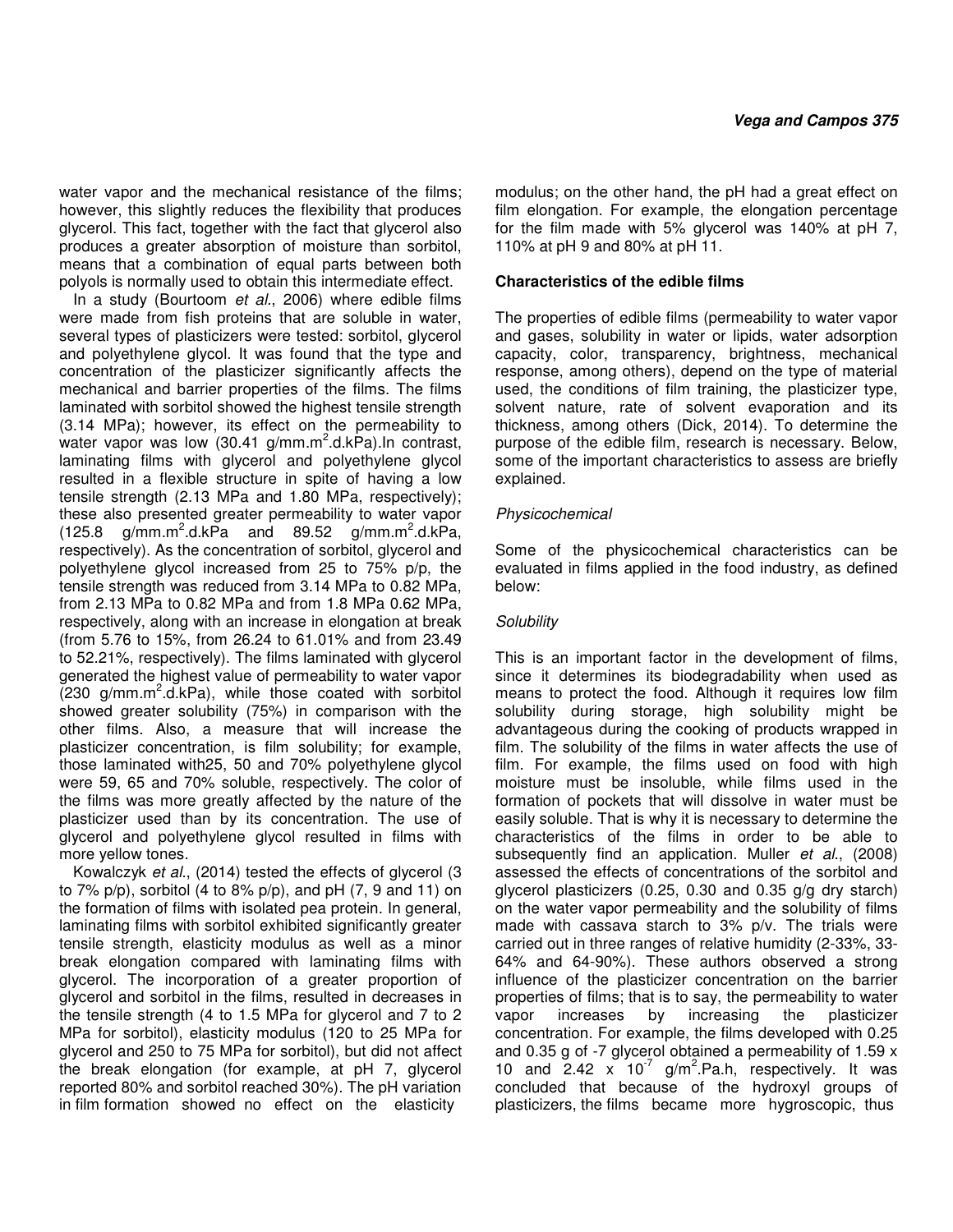increasing solubility. In this sense, the solubility of the films laminated with 0.25 g of sorbitol was 7.40 x 10 $^6$ , increasing to 8.94 x  $10^{-6}$  in the presence of 0.35 g of the plasticizer concentration.

## Surface Appearance by scanning electron microscopy (SEM)

To analyze homogeneity and the surface appearance of edible films, as well as the intercrossing of raw materials used, scanning electron microscopy (SEM) can be used. The resolution of the microscope is such that it allows the study of characteristics of the materials at a very small scale. Acosta et al., (2013) studied the film formation of cassava starch added with gelatin in proportions of 0:100, 50:50, 75:25 and 100:0, respectively, and fatty acids esters to 15% p/p with respect to the polymer. Glycerol was used as a plasticizer in a ratio of 1:0.25 polymer:glycerol and evaluated the effect on mechanical and barrier properties, stored for 5 weeks. The micro structural analysis of the films was studied through the use of SEM. It was noted that the addition of gelatin in the film formulation of cassava starch improved mechanical properties (elastic modulus  $= 131$  MP a in films without gelatin and 627 MPa in films with 50% gelatin).The incorporation of fatty acid esters reduced the permeability to water vapor; for example, the starch film made with 50% p/v of gelatin decreased the permeability from 5.2 to 3.8  $g$ .mm/KPa.h.m<sup>2</sup> when the lipid material was incorporated. The micrographs showed a compact structure in the pure films, while the composite films presented a more heterogeneous surface but with good compatibility between starch and gelatin. Also, the formation of lipid aggregates was observed across the entire array of the film.

## Identification of the functional groups by the Fourier transforms infrared radiation (FTIR)

This technique is based on the absorption of infrared radiation (IR) by molecules in vibration. A molecule will absorb the energy of a beam of infrared light when the incident energy is equal to that required to produce vibrational transition of the molecule; that is to say, the molecule starts to vibrate in a certain way because of the energy supplied to it. Two basic categories of vibrations can be distinguished: tensile and flexing strength. The vibrations of tensile strength involve changes in the interatomic distance along the axis of the link between two atoms, while the bending vibrations are caused by changes in the angle formed by two links. Each molecule presents a characteristic IR spectrum (fingerprint),

because all of the molecules have some vibrations which, when activated, cause the absorption of a specific wavelength in the area of the electromagnetic spectrum corresponding to infrared. In this way, determining the wavelength that absorbs a substance in this area of the spectrum can enable the identification of information about those molecules that make up the substance (Lopez, 2011). An example of the application of this technique is a study where chitosan films were prepared using 2% w/v with different bioactive compounds based on proteins (a fraction of peptides from concentrated whey protein hydrolysate, glycomacropeptide and lactoferrin) and glycerol to 1% p/v as a plasticizer. FTIR analyses were used to evaluate the possible chemical interactions between the polymer film and the bioactive agents embedded in it. Different intensities of chemical interactions were found between chitosan and proteins, which were represented by bands of amide I (between 1600 and 1700  $cm^{-1}$ ), amide II (around 1536  $cm^{-1}$ ), and NH and CO deformations (1580-1490 and 1700-1630 range  $cm^{-1}$ , respectively) (Bourbon *et al.*, 2011).

## Weight variation with respect to the temperature by thermogravimetric analysis (TGA)

This analysis determines changes in the weight of the film with the increase in temperature. The TGA allows determination of the resistance of the packing material with the knowledge of the variation in material weight (loss or gain) as a function of time, while the sample is subjected to a controlled increase in temperature. This determination of the films defines the temperature conditions at which the material begins to decompose (Espitia et al., 2014). Sanchez et al., (2015) developed and characterized biodegradable films based on extracts of pectic bagasse of Mexican lemon, incorporated with glycerol and lemon essential oil. Mechanical and permeability tests were performed to water vapor, to select a formulation with greater resistance and lower permeability. The film selected on the basis of pectic bagasse of lemon extract (1.0% pectin, 0.75% glycerol, 500 mg/kg lemon essential oil) was characterized in terms of FTIR, TGA, and SEM. The weight loss curves were obtained and the derived from the loss of weight/°C as a function of the increase in temperature. These curves showed five weight loss areas. The first zone is found below 60°C with a weight loss of nearly 10%; this was due to a loss of moisture as well as to the evaporation of the essential oil added to the film due to the high volatility of the compounds present in essential oils. The weight loss that was from 100 to 163.92°C (second zone) was due to the moisture loss in the sample; this could include water,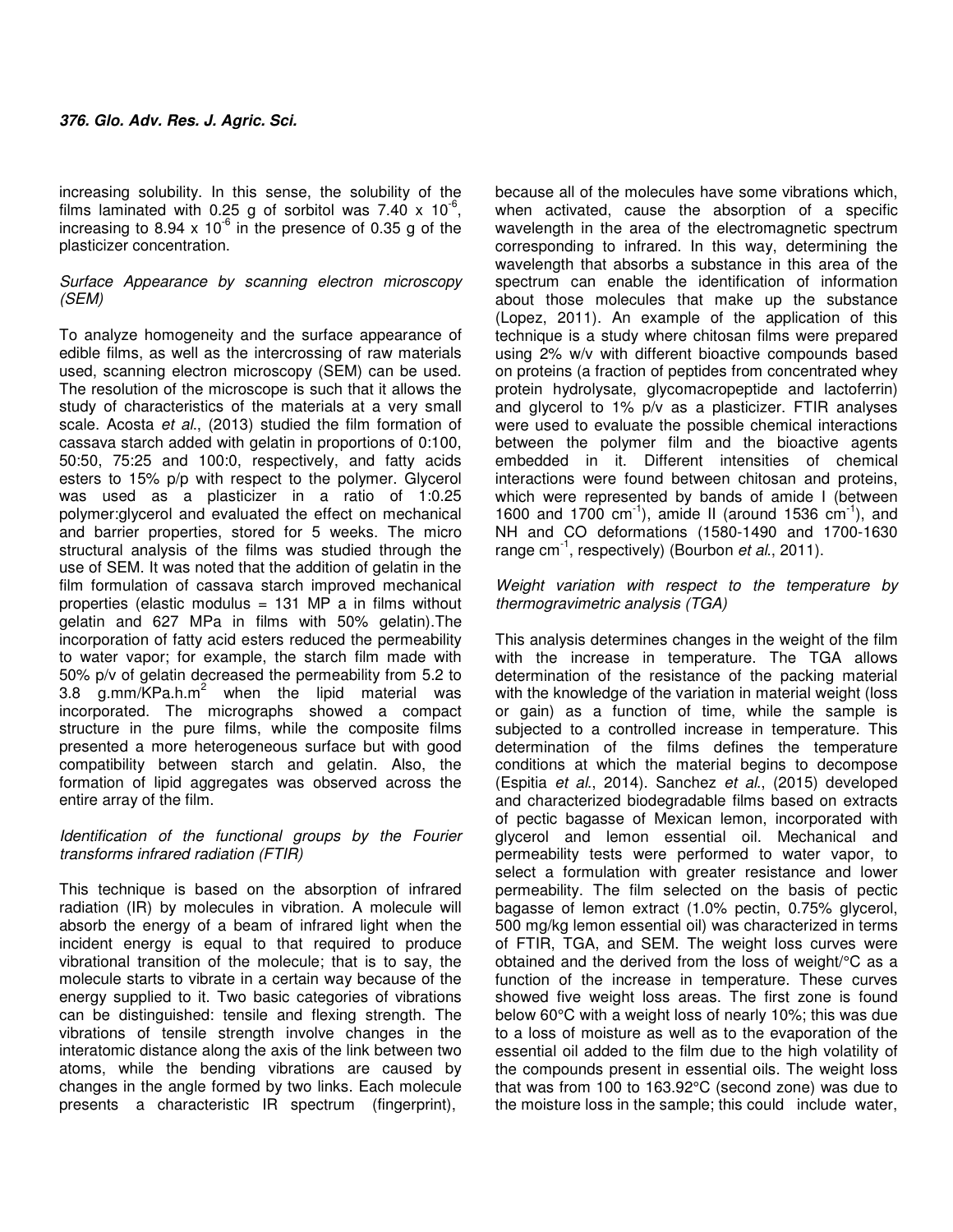glycerol or other alcohols present (for example, hydroxyl groups from sugars and polyphenols). The third and fourth area resulted from the degradation of short and longchainpectins. The fifth peak was associated with branched chains of polymers. The sum of these losses accounted for 8.3% of the weight of the total sample. The residual weight of the film sample analyzed was 19.8%.

## Thermal behavior by differential scanning calorimetry (DSC)

The determination of the glass transition temperature (Tg) is extremely useful for predicting the behavior of the materials as it governs the mechanical properties of amorphous polymers, controls the crystallization kinetics of these materials and the diffusive processes that occur in them. It is usually determined by DSC and may employ the technique of Dynamic Mechanical Analysis (DMA) to determine the relaxation temperatures associated to the glass transition. In addition this technique allows changes in the microstructure of the films and their viscoelastic properties to be studied (Chen et al., 2007). From different proportions of cassava starch and protein isolated from soy, Saavedra and Algecira (2010) developed different types of films while maintaining the composition of 2 g of material hydrocolloid (starch and protein), 2 g glycerol and 0.4 g of oil per 100 g of solution. These films were characterized through mechanical and thermal testing. For the thermal analysis, DSC, with a ramp from -60°C to 150°C at a heating rate of 5°C/min with a modulation of  $1^{\circ}$ C/minute in inert atmosphere with N<sub>2</sub> injection, was used. The thermograms obtained showed whether there was an interaction between starch and protein, which is manifested in the increase of the thermal transition temperature for the mixture compared with the pure components (from 105 to 115°C, approximately) and with the decrease in the heat flow needed to carry out the process with these two hydrocolloids (80 mW for hydrocolloids separately and 70 mW when they are mixed).

## Degree of crystallinity in the sample by X-ray Diffraction

This technique allows information about the structure of the analyzed material to be obtained since the diffraction diagram is like a "fingerprint" of the crystalline substances. The determination of the proportion of solid that is crystalline (its crystallinity) often have considerable practical importance, since growing crystallinity has the useful effect of improving properties such as resistance and rigidity; resistance to the dissolution and dimensional stability (thermal softening). A spectrum of X-ray

diffraction of a semi-crystalline material is characterized by the presence of absorption peaks and a zone of amorphous contribution; the greater this area, the lower the degree of crystallinity in the sample is. The work performed by Lopez (2011) was dedicated to the development of films based on starches (maize, cassava and ahipa) and chemically modified corn starches. The XRD patterns were evaluated and the crystallinity degrees of the starches. The corn starch granules presented a diffraction pattern type A typical of cereals; however, the peaks that are located in **2** = 15, 18 and 23º registered the higher intensity. The allocation of the pattern for the case of the ahipa and cassava was not easy. The XRD patterns presented peaks at **2** = 5.5, 15.4, 17.0, 18.0, 20.0 and 23.5<sup>o</sup>, which were assigned a Type C pattern (Geng et al., 2007). This pattern is typical of legume starches and of tropical fruit and tuber starches. It was noted that the botanical origin of the starch affected the degree of crystallinity of the granules; this variation might relate in reverse order with the amylose content.

# Ability to wetting by the contact angle

The measurement of contact angle, which refers to the angle formed between the water drop deposited and the film, can be interpreted as the degree of hydrophobicity and wetting capacity of the contact material. This reflects both the total distribution in liquid until null adhesion; a high contact angle reflects hydrophobicity and one under reflects the water affinity (Porras et al., 2015). Usually, the films with high values of contact angle exhibit a high concentration of hydrophobic groups on the surface, which increases its barrier properties against moisture and reduces its wetting. Porras et al., (2015) developed films composed of protein isolated from whey and mesquite gum to 10% p/p in the following proportions (%) of protein-gum: 91-9, 93-7, 95-5, 97-3, 99-1; here, 30% sorbitol (p/p with respect to the hydrocolloids) was used as a plasticizer. The effect of heat treatment in the wetting properties was evaluated by means of the contact angle formed between a water drop and one of the faces of the film surface; also, the thermal transitions were analyzed by DSC and the protein-polysaccharide interactions by FTIR. The results indicated that the thermal denaturation reduced the wetting properties, for example, in the film formed with protein-gum 95-5%, the contact angle at 20°C was 43.1° and when raising the temperature to 90°C, the angle increased to 59.3° (the film decreased its wetting).Also, the increase in the proportion of mesquite gum in the films, restricted wetting properties; in this case, the film formed with protein-gum 99-1% obtained a contact angle value of 42.6°, increasing up to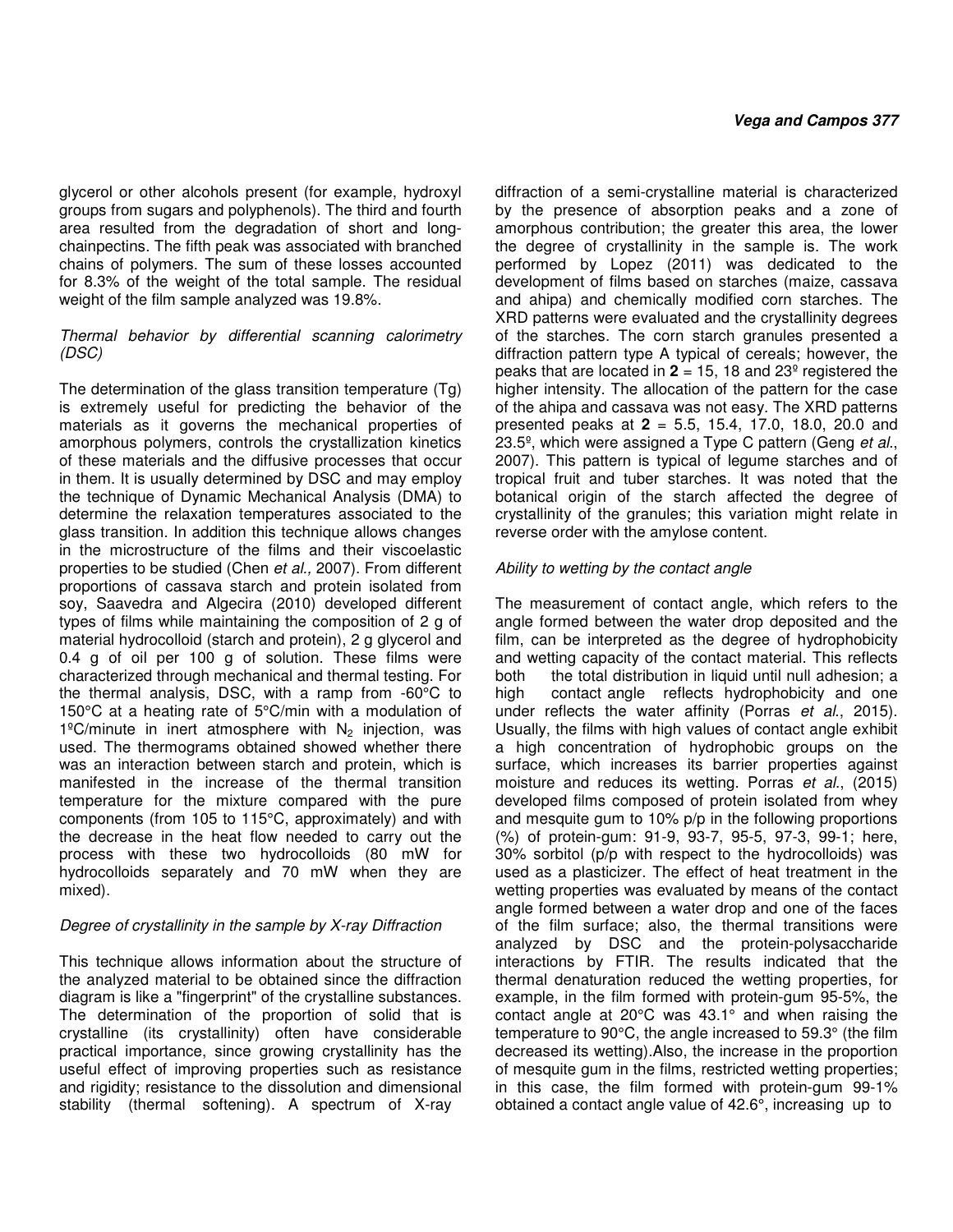45.0° in the films formed with protein-gum 91-9%.In conclusion, there was a difference in the dampening effect of the heat treatment of the solutions, that is to say, the heat exposure decreased the wetting of the film.

## **Mechanical**

The tensile strength, elongation and modulus of elasticity are all mechanical properties of the edible films that can be used to describe the behavior of the material. The tensile strength or hardness is the maximum force per area that a film can withstand before breaking; this is obtained by dividing the maximum force between the cross-sectional area of the film. The elongation is the percentage of maximum change in the length of the film before breaking, and at a lower elongation percentage, less flexibility. The modulus of elasticity indicates the relationship between tensile and strain in a solid body (Wang et al., 2007).In various studies, it has been observed that increasing the value of the tensile strength, the percentage of elongation decreases and vice versa (Peressini et al., 2004; Brindle and Krotcha, 2008). A study by Wang et al. (2007) assessed the capabilities of training film with six types of proteins, as well as six types of polysaccharides at several concentrations (proteins: 0- 16%, polysaccharides: 0- 4%), heating temperatures of 60 to 80°C and glycerol as a plasticizer (50% p/p). Biopolymers evaluated in the films included the following proteins: sodium caseinate (SC), whey protein isolate (WPI), and gelatin (G) and the polysaccharides: carboxymethyl cellulose (CMC), sodium alginate (SA) and potato starch (PS).The films produced on the basis of 1.5% SA, 8% G, and 3% of CMC had the higher tensile strength (24.8 MPa), greater tear resistance (0.30 N) and greater resistance to perforation (22.6N), respectively. In general, the films made with polysaccharides presented higher tensile strength values in comparison with the films made with proteins. However, the films with polysaccharides experienced lower percentage values to elongation. For example, the films of gelatin to the 8% presented a tensile strength of 6.6 MPa and an elongation percentage of 89.6%, while values of 11.2 MPa for tensile strength and 10.5% for elongation were obtained with films made with 2% carboxymethyl cellulose.

## Barrier

Another important property of the films is its function as a barrier against moisture, if you are looking for edible films that diminish the transfer of moisture between the product and the environment. This property is measured with the value of permeability to water and it is required to be as

low as possible (Qiu and Wen, 2008). The chemical structure, relative polarity, degree of crystallinity, density, molecular orientation, degree of cross-connections between molecules, molecular weight and polymerization and the presence of plasticizers and additives, directly influence the barrier properties of water vapor of the edible films (Wu et al., 2002). The gas permeability, in particular to  $O<sub>2</sub>$  and  $CO<sub>2</sub>$ , is another factor to take into account that already can greatly influence the stability of the food that is sensitive to the oxidation of lipids, vitamins and pigments, in the life of the coated product, if you limit the availability of such gases. The measurement of the permeability to  $O_2$  can be made using an  $O_2$  analyzer, while the  $CO<sub>2</sub>$  or any other gas can only be done through a gas chromatograph (Pastor, 2010).

Prommakool et al., (2010) used whey protein isolated (WPI) combined or not with a polysaccharide obtained from the okra fruit (OKP) to make films using edible glycerol (Gly) as a plasticizer. The proportions of these materials (WPI:OKP:Gly) that were evaluated were the following: 75:0:25, 56:19:25, 37.5:37.5:25, 19:56:25 and 0:75:25. The mechanical and barrier properties of the films were analyzed. The films developed only with WPI and glycerol (75:0:25) showed the permeability to lower water vapor (PVA = 2.6 mm.g/m<sup>2</sup>.h.kPa), while those formed only with OKP and glycerol (0:75:25) obtained the highest values (PVA = 4.3 mm.g/m<sup>2</sup>.h.kPa). The combination of OKP with WPI to make films resulted in a significant increase in PVA in comparison with the film prepared only with WPI. For example, the film with a relationship of  $37.5:37.5:25$  obtained a PVA =  $3.8$ mm.g/m<sup>2</sup>.h.kPa. The values for permeability to oxygen (PO) increased, to raise the proportion of OKP in films. In this sense, the film made only with WPI obtained a  $PO =$  $46.4 \text{cm}^3 \cdot \text{\mu m/m}^2$ .d.kPa, while those with WPI:OKP:Gly of 9:56:25 showed a  $PQ = 139.5$ cm<sup>3</sup>.µm/m<sup>2</sup>.d.kPa. In general, to increase the ratio of protein in the film, the passage of oxygen was restricted to a greater extent.

## **Optics**

The appearance or aspect is another of the quality factors that is critical to the acceptance of a product to the consumer. The optical properties of the films are related to its opacity (transparency), color and brightness. The color can be considered an important parameter in the characterization of the films, since it is related to the raw material used in the elaboration of the same. For example, Tapia et al., (2005) made films with 4% amaranth flour and laminated with 22% glycerol at pH 10. They evaluated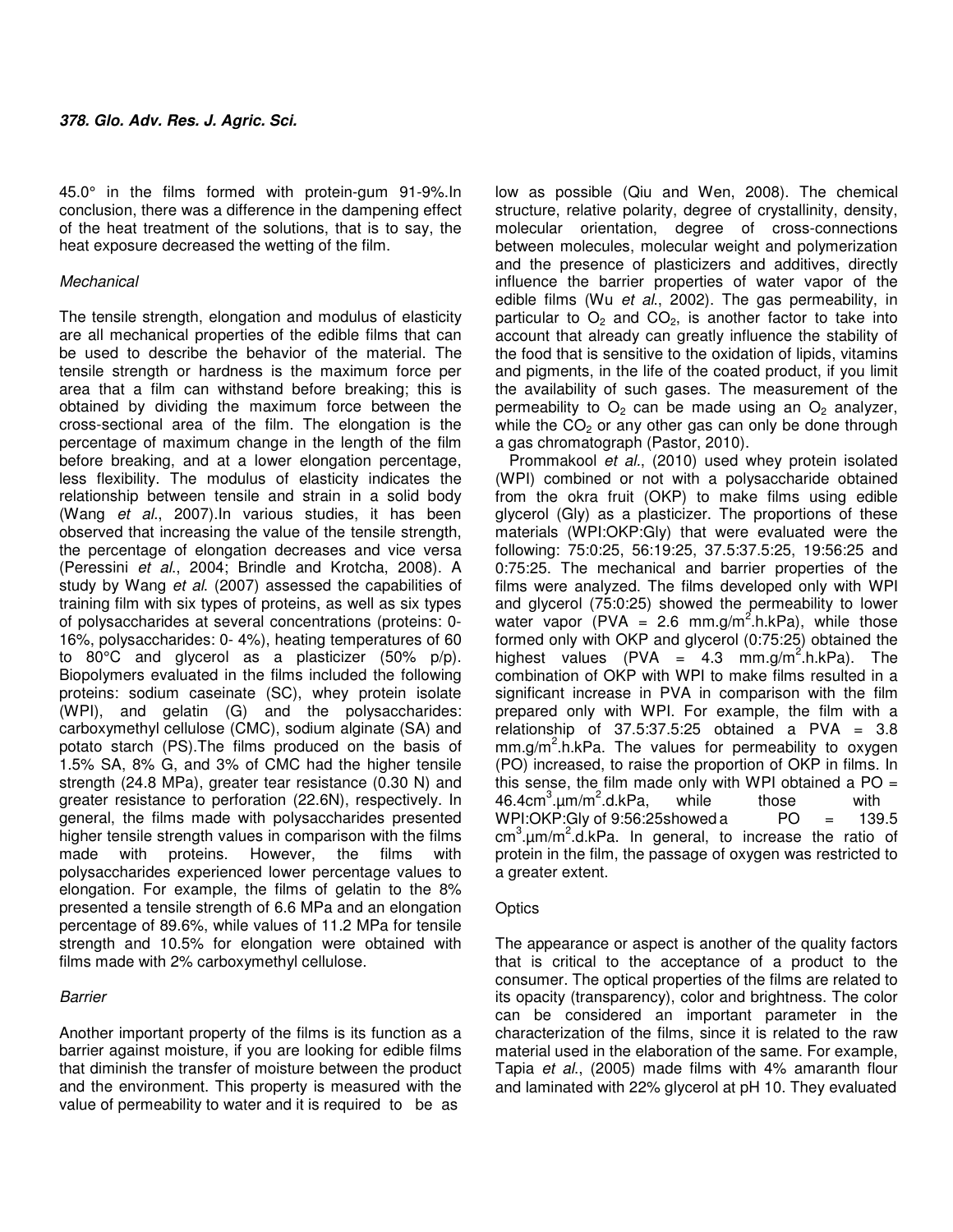the mechanical properties and optical barrier in the films. The color analyses registered values of L,  $a, b = 89.97, -1$ 1.16, 8.09 and **∆**E = 8.89, which means that slight yellowing with moderate opacity (6.45) was evident. In another study, Cao et al., (2007) developed films on the basis of isolated soy protein (SPI) at 10% p/p and glycerol at 0.1 g/g protein, which were then added to gelatin (G) in the following proportions =  $SPI:G$ , 10:0, 8:2, 6:4, 4:6, 2:8, 0:10. In the films formed, the opacity was measured by means of a spectrophotometer at 500 nm. It was noted that a large proportion of gelatin (SPI:G, 2:8) led to a film that was less opaque (2.63), as a result of the presence of a lower amount of insoluble particles.

## **CONCLUSION**

At the global level, it is estimated that 25 million tons of plastic materials from non-renewable sources such as petroleum, accumulate in the atmosphere each year and can remain unchanged for a period between 100 and 500 years. These materials are not biodegradable and result that several thousands of tons of them are deposited in dumps, increasing each year the problem of municipal waste disposal. The use of biopolymers for the development of new biodegradable materials in the food industry, constitute an alternative to reduce the production of the materials coming from petroleum. In addition, it can achieve benefits for the environment by reducing pollution and economic benefits in the production of raw materials, since many of these materials could be obtained from byproducts as chia mucilage. Thus, this review documented the chia potential as resource for edible films development as well as some variables that influence the formation of films and the most important features by which to evaluate them in order to define the application in the food industry.

## **ACKNOWLEDGMENTS**

The authors thank the support of CONACYT, project 189741.

#### **REFERENCES**

- Acosta S, Jiménez A, Chiralt A, González C, Cháfer M (2013). Mechanical, barrier and microstructural properties of films based on cassava starch gelatin blends: effect of aging and lipid addition. Inside Food Symposium.
- Aguilar M (2005). Propiedades físicas y mecánicas de películas biodegradables y su empleo en el recubrimiento de frutos de aguacate.Tesis. Instituto Politécnico Nacional. Centro de Investigación

en Ciencia Aplicada y Tecnología Avanzada.

- Aguirre R, Rodríguez A, Chavarría N (2013). Physical properties of emulsified films based on chitosan and oleic acid. CyTA - J Food. **12(4)**: 305-312.
- Aider M (2010). Chitosan application for active bio-based films production and potential in the food industry: Review. Food Sci Tech. **43(3)**: 837**–** 842.
- Amin S, Ustunol Z (2007). Solubility and mechanical properties of heat-<br>cured whey protein-based edible films compared to commercial cured whey protein-based edible films compared to collagen and natural casings. Int Dairy J. Avena R, Olsen C, Olson D, Chiou B, Yee E, Bechtel P, McHugh T
- (2006). Water vapor permeability of mammalian and fish gelatin films. J food Sci. **71**: E202- E207.
- Avila R, Sosa E, Hernández I, López E, Jiménez M, Nevárez G, López A (2010). Fungal Inactivation by Mexican Oregano (Lippia berlandieri Schauer) Essential Oil Added to Amaranth, Chitosan, or Starch Edible Films. J Food Sci. **75(3)**: 127-133.
- Ayerza R, Coates W (2005). Chia. Rediscovering a Forgotten Crop of the Aztecs. (1st ed.).The University of Arizona Press, Tucson, USA, 197.
- Ayerza R, Coates W (2006). Chía, redescubriendo un olvidado alimento de los aztecas. (1 ed.). Buenos Aires.
- Baysal T, Bilek S, Apaydin E (2010). The effect of corn zein edible film coating on intermediate moisture apricot (Prunus armenicaL.) quality. GIDA. 35(4): 245-249. Beltrán MC, Romero MR (2003). Chía, alimentomilenario. Revista Industria Alimentaria 20-29.
- Betancur D, Peraza G, Moguel Y, Fuertes S (2004). Physicochemical characterization of lima bean (Phaseolus lunatus) and jack bean (Canavalia ensiformis) fibrous residues. Food Chem. 84: 287–295.
- Bigi A, Cojazzi G, Panzavolta S, Roveri N, Rubini K (2002). Stabilization of gelatin films by crosslinking with genipin. Biomater. **23**: 4827**–**4832.
- Bourbon A, Pinheiro A, Cerqueira M, Rocha C, Avides M, Quintas M, Vicente A (2011). Physico-chemical characterization of chitosanbased edible films incorporating bioactive compounds of different molecular weight. J Food Eng.**106**:111**–**118.
- Bourlieu C, Guillard V, Valles B, Guilbert S, Gontard N (2009). Edible moisture barriers: how to assess of their potential and limits in food products shelf-life extension? Crit Revi Food Sci. **49(5)**:474-499.
- Brindle L, Krotcha J (2008). Fisical properties of whey protein-hydroxy propylmethyl cellulose blend edible films. J Food Sci. **73(9)**: 446-454.
- Campos C, Gerschenson L, Flores S (2011). Development of Edible Films and Coatings with Antimicrobial Activity. Food Bioprocess Tech.**4**: 849**–** 875.
- Cao N, Fu Y, He J (2007). Preparation and physical properties of soy protein isolate and gelatin composite films. Food hydrocolloid. **21**: 1153-1162.
- Carrasco E, Villarroel M, Cevallos, L. (2002). Efecto de recubrimientos comestibles sobre la calidad sensorial de pimentones verdes (Capsicum annuum L) durante el almacenamiento. Archivos latinoamericanos de Nutrición. **52(1)**: 84-90.
- Castro R, González G (2010). Evaluación fisicoquímica de la efectividad de un recubrimiento comestible en la conservación de uchuva (Physalis peruviana L.). Tesis. Facultad de Ingeniería de Alimentos. Fundación Universitaria Agraria de Colombia.
- Chambi H, Grosso C (2006). Edible films produced with gelatin and casein cross-linked with transglutaminase. Food Res Int. **39:** 458**–**466.
- Chapman S, Potter L (2004). Edible films and coatings: a review. Campdem and Chorleywood. Food Research Asociation.
- Chen K, Li D, Wang I, Özkan N, Chen X, Mao Z (2007). Dynamic viscoelastic properties of rice kernels studied by dynamic mechanical analyzer. Int J Food Eng. **3(2)**: 1-14.
- Cisneros Z, Krochta L (2002). Internal modified atmospheres of coated fresh fruits and vegetables: understanding relative humidity effects. J Food Sci .**67 (8)**:2792-2797.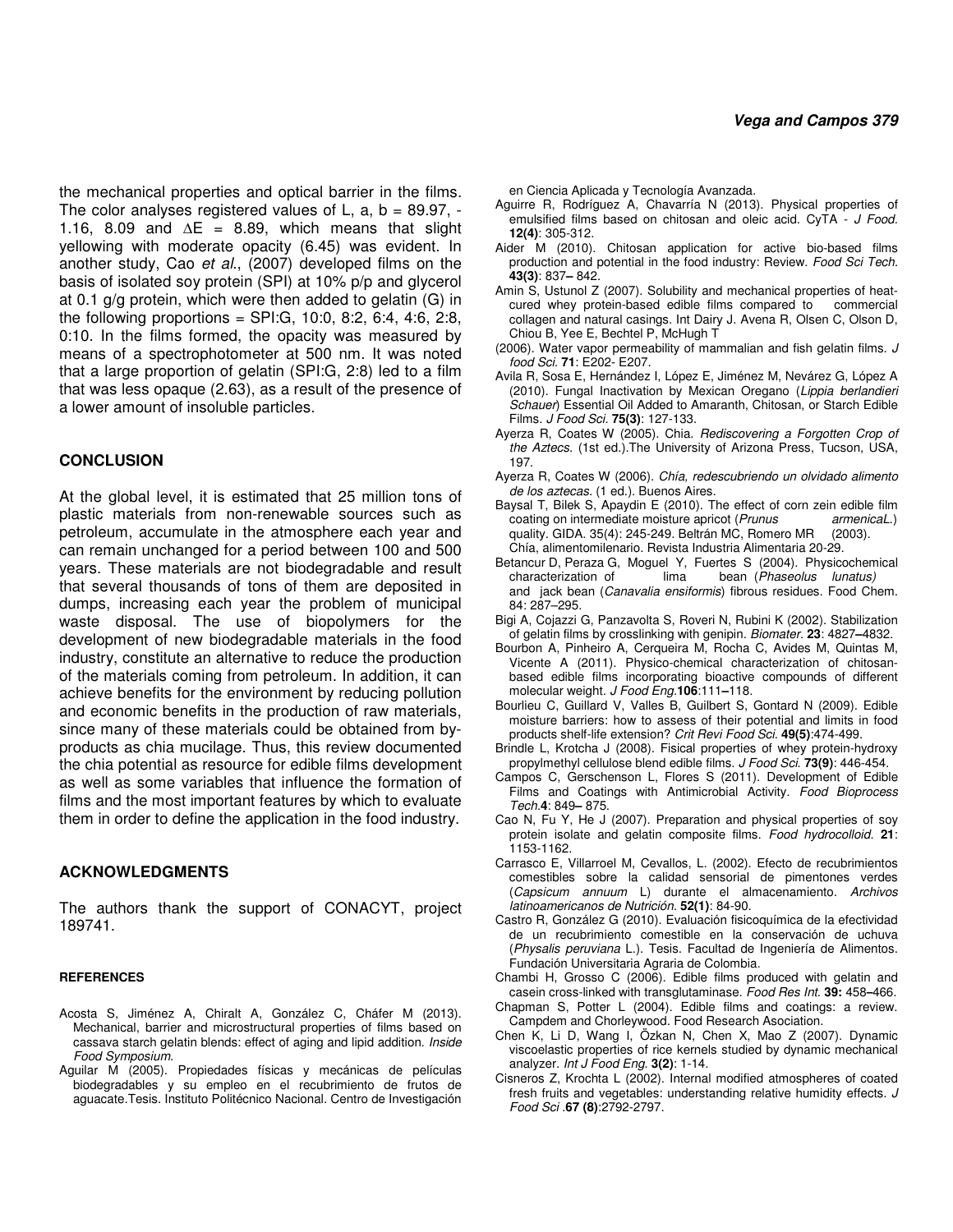- Comisión de las Comunidades Europeas. (2009). Diario Oficial de la Unión Europea L 294/14.
- Craig, R., and Sons (2004). Application for approval of whole Chia (Salvia hispania. L) seed and ground whole chia as novel food ingredients. Advisory comitee for novel foods and process. Company David Armstrong, 1 **–** 29.
- Dangaran K, Cooke P, Tomasula P (2006). The effect of protein particle size reduction on the physical properties of  $CO<sub>2</sub>$ -precipitated casein films. J Food Sci. **71**: 196**–**201.
- Dangaran K, Tomasula P, Qi P (2009). Structure and function of proteinbased edible films and coatings. In Edible Films and Coatings for Food Applications, 25**–**56. Structural and functional properties of soy protein isolate and cod gelatin blend films. Food Hydrocolloid. 23: 2094–2101.
- Diab T, Biliaderis C, Gerasopoulos D, Sfakiotakis E (2001).
- Denavi G, Pérez M, Añón M, Montero P, Mauri A, Gómez M (2009). Physicochemical properties and application of pullulan edible films and coatings in fruit preservation. J Sci Food Agr. **81(10)**:988-1000.
- Dick M (2014). Desemvolvimento de filmes biodegradáveis a partir de semente e da mucilagem de chia (Salvia hispánica, L). Tesis. Maestría en ciencia y tecnología de alimentos. Universidad Federal del Rio Grande del Sur.
- Dutta P, Tripathi S, Mehrotra G, Dutta J (2009). Perspectives for chitosan based antimicrobial films in food applications. Food Chem. **114(4)**: 1173-1182.
- Espitia P, Du W, Avena X, Bustillos R, Soares N, McHugh T (2014). Edible films from pectin: Physical-mechanical and antimicrobial properties-a review. Food Hydrocolloid. **35**: 287**–**296.
- Fang Y, Tung M, Britt I, Yada S, Dalgleish D (2002). Tensile and Barrier Properties of Edible Films Made from Whey Proteins.J Food Sci. **67(1)**: 188-193.
- FAO/OMS. (1994). Fats and Oils in Human Nutrition. Report of a Joint Expert Consultation FAO/OMS. FAO Food and Nutrition. N° 57
- FAO/WHO/ONU. (2011). Dietary protein quality evaluation in human nutrition.
- Flores S (2007). Estudios básicos y aplicados tendientes al desarrollo de películas comestibles que sean soporte del antimicrobiano sorbato de potasio. Tesis Doctoral. Universidad de Buenos Aires, Buenos Aires.
- Geng Z, Zongdao C, Yimin W (2007). Physicochemical properties of lotus (Nelumbonucifera Gaertn) and kudzu (Pueraria hirsute matsum) starches, Int JFood Sci Tech. **42(12):** 1449**–**1455.
- Ghanbarzadeh B, Musavi M, Oromiehie A, Rezayi K, Razmi E, Milani J (2007). Effect of plasticizing sugars on water vapour permeability, surface energy and microstructure properties of zein films. Food Sci Tech. **40**: 1191**–**1197.
- Gómez J, Gómez M, Fernández F, Montero P (2011b). Effects of gelatin origin, bovine-hide and tuna-skin, on the properties of compound gelatin**–**chitosan films. Food Hydrocolloid. **25(6)**: 1461-1469.
- Gómez M, Jiménez B, López M, Montero M (2011a). Functional and bioactive properties of collagen and gelatin from alternative sources: A review. Food Hydrocolloid. **25(8)**: 1813-1827.
- González L (2011). Desarrollo y evaluación de una película comestible obtenida de mucílago de nopal (Opuntia ficus indica) utilizada para reducir la tasa de respiración de nopal verdura. Investigación Universitaria Multidisciplinaria. **10**:131-138.
- Guevara M, Aguilar C (2012). A dietary pattern including nopal, chia seed, soy protein, and oat reduces serum triglycerides and glucose intolerance in patients with metabolic syndrome. J nutr. **42(1)**: 64-69.
- Guo X, Yanan L, Heping C, Xiangxing J, Hongchao B, Yuxiang M (2012). Factors affecting the physical properties of edible composite film prepared from zein and wheat gluten. Molecules. **17**: 3794-3804.
- Han J, Gennadios A (2005). Edible films and coatings: A review. In Innovations in Food Packaging. 239**–**262.
- Ixtaina V (2010). Caracterización de la semilla y el aceite de chía (Salvia hispanica L.) obtenido mediante distintos procesos. Aplicación en tecnología de alimentos. Tesis Doctoral. Centro de Investigación y Desarrollo en Criotecnología de Alimentos (CIDCA). Facultad de Ciencias Exactas, Universidad Nacional de La Plata.
- Jiménez P, Masson L, Quitral V (2013). Composición química de semillas de chía, linaza y rosa mosqueta y su aporte en ácidos grasos omega-3. Revista Chilena de Nutrición. **40 (2**): 155-160.
- Joaqui D, Villada H (2013). Propiedades ópticas y permeabilidad de vapor de agua en películas producidas a partir de almidón. Biotecnología en el Sector Agropecuario y Agroindustrial. Edición Especial No. 2: 59- 68.
- Ju Z, Hettiarachchy N Rath N (2001). Extraction, denaturation and hydrophobic properties of rice flour proteins. J Food Sci. **66**: 229-232.
- Knoch B, Barnett M, Roy N, McNabb W (2009). Study of the effects of dietary polyunsaturated fatty acids: Molecular mechanisms involved in intestinal inflammation. Grasas y Aceites. **60**: 8-21.
- Korhonen H (2009). Milk-derived bioactive peptides: From science to applications. J Funct Foods. **1(2)**: 177-187.
- Kowalczyk D, Gustaw G, Swieca M, Baraniak B (2014). A study on the mechanical properties of pea protein isolate films. J Food Process Pres.**38**: 1726**–**1736.
- Lazcano M, Cuellar D (2004). Caracterización de una golosina amaranto-avena-miel. Memorias VI Congreso de Ciencias de los Alimentos. Revista Salud Pública y Nutrición Edición Especial No. 6. Disponible en: http://www.respyn.uanl.mx/especiales/ee-6-2004/ resumenes\_juany/07.htm
- Lee S, Krochta J (2002). Accelerated Shelf Life Testing of Whey-Protein-Coated Peanuts Analyzed by Static Headspace Gas Chromatography. J Agr Food Chem. **50(7)**: 2022-2028.
- Lee S, Trezza T, Guinard J, Krochta, J. (2002).Whey-Protein-Coated Peanuts Assessed by Sensory Evaluation and Static Headspace Gas Chromatography. J Food Sci. **67(3)**: 1212- 1218.
- Lim R, Stathopoulos C, Golding J (2011). Effect of edible coatings on some quality characteristics of sweet cherries. Int Food Res J. **18(4)**:1237-1241.
- Lin K, Daniel J (1994). Structure of chia seed polysaccharide exudate. Carbohydpolym 23: 13-18.
- López H. (2010). Efecto de la incorporación de extracto de tamarindo (Tamarindus indica) con actividad antioxidante en la elaboración y funcionalidad de películas biodegradables proteína-almidón. Tesis. Universidad Autónoma Metropolitana, Unidad Iztapalapa. División de Ciencias Biológicas y de la Salud.
- López O (2011). Desarrollo, caracterización y aplicación de envases biodegradables apartir de almidón. Tesis. Universidad Nacional de La Plata. Universidad Nacional de La Plata Facultad de Ciencias Exactas Departamento de Química.
- Malviya R, Srivastava P, Kulkarni G (2011). Applications of Mucilages in Drug Delivery. A Review. Advances in Biological Research. **5(1)**: 1**–**7.
- Martín (2005). Calidad de frutas frescas cortadas y películas comestibles. Departamento de Tecnología de Alimentos. Consultado el 5 de marzo
- http://www.innovauy.info/docs/presentaciones/20050929/ 2005DOCOlgaMartin.pdf
- Mehyar G, Ali H, Abu H, Swanson B (2011). Antifungal effectiveness of potassium sorbate incorporated in edible coatings against spoilage molds of apples, cucumbers, and tomatoes during refrigerated storage. J Food Sci. **76(3):** 210-217.
- Moayednia N, Ehsani M, Emamdjomeh Z, Asadi M, Mizani M, Mazaheri A (2009). Effet of immobilized lactobacillus achidophilus in fruit alginate coating during refrigeration storage. Australian J. Basic Sci. **3(4)**: 3213-3226.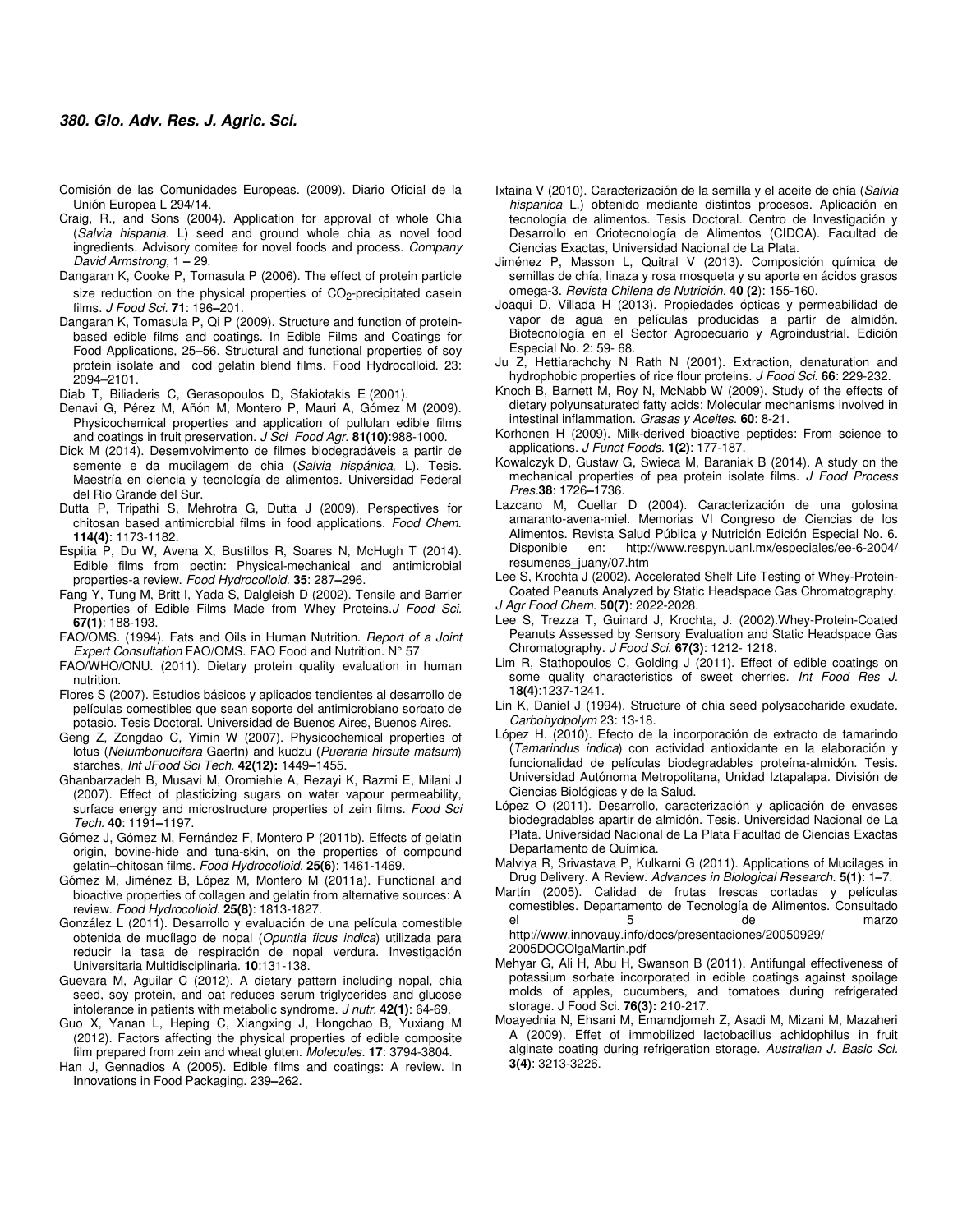## **Vega and Campos 381**

- Moraes K, Fagundes C, Melo M, Andrean P, Monteiro A (2012). Conservation of Williams pear using edible coating with alginate and carrageenan Conservação de pera Williams comestíveis compostas de alginato e carragena. Ciência e Tecnologia de Alimentos. 32(4): 679-684.
- Muller C, Yamashita F, Laurindo J (2008). Evaluation of the effects of glycerol and sorbitol concentrations and water activity on the water barrier properties of cassava starch films though solubility approach. Carbohyd polym. **72(1)**: 82-87.
- Muñoz L (2012). Mucilage from chia seeds (Salvia hispanica): microestructure, physico-chemical characterization and applications in food industry. Tesis doctoral. Pontificia Universidad Católica de Chile. Escuela de Ingeniería.
- Muñoz L, Cobos A, Díaz O, Aguilera J (2012). Chia seeds: Microestructure, mucilage extraction and hydration. J Eng. **108 (1)**: 216-
- 224.
- Nitrayová S, Brestenský M, Heger J, **Patráš** P, Rafay J, Sirotkin J (2014). Amino acids and fatty acids profile of chia (Salvia hispanica L.) and flax (Linum usitatissimum L.) Seed. SciJ Food Ind. **8(1)**: 72-76.
- Olivos B, Valdivia M, Tecante A (2010).Thermal and physicochemical properties and nutritional value of the protein fraction of Mexican chia seed (Salvia hispanica L.). Food SciTech International. **16(1)**:89**–**96.
- Parra D, Tadini C, Ponce P, Lugao A (2004). Mechanical properties and water vapor transmission in some blends of cassava starch edible films. Carbohyd Polym. **58**: 475**–**48.
- Parzanese M (2010). Películas y recubrimientos comestibles. Tecnologías para la Industria Alimentaria. Ficha n° 7
- (2010). Recubrimientos comestibles a base de hidroxipropilmetilcelulosa: Caracterización y aplicación. Universidad Politécnica de Valencia. Departamento de Tecnología de Alimentos. Instituto Universitario de Ingeniería de Alimentos.
- Peressini D, Bravin B, Sensidoni A (2004). Tensile properties, water vapour permeability and solubilities of starch-methilcellulose-based edible films. Ital J Food Sci. **16 (1)**: 5-16.
- Pérez, B. and Baez, R. (2003). Utilización de ceras comestibles en la conservación de frutas. Revista de tecnología e higiene de los alimentos. **345**:59-65.
- Porras, M., Pedroza, R., Franco, G. and San Martín,G. (2015). Thermal treatment effect on wettability of edible films from whey protein isolated and mesquite (prosopis spp.) Gum. Agrociencia.**49**: 1-13.
- Prommakool A, Sajjaanantakul T, Janjarasskul T, Krochta J (2010). Whey protein**–**okra polysaccharide fraction blend edible films: tensile properties, water vapor permeability and oxygen permeability. J Sci Food Agr. **91**: 362-369.
- Qiu Z, Wen X (2008). Physicochemical properties of edible and preservative films from chitosan/cassava stach/gelatin blend plasticized with glycerol. Food Tech Biotechnol. **46(3)**: 262-269.
- Quintero J, Falguera I, Muñoz H (2010). Películas y recubrimientos comestibles: importancia y tendencias recientes en la cadena hortofrutícola. Films and edible coatings: importance, and recent trends in fruit and vegetable value chain. Revista Tumbaga. **5**: 93-118.
- Reyes E, Tecante A, Valdivia M (2008). Dietary fiber content and antioxidant activity of phenolic compounds present in Mexican chia (Salvia hispanica L.) seeds. Food Chem. **107(2)**: 656**–**663.
- Rezvani E, Schleining G, Sümen G, Taherian A (2013). Assessment of physical and mechanical properties of sodium caseinate and stearic acid based film-forming emulsions and edible films. J Food Eng. **116**: 598**–**605.
- Robertson GL (2006). Food Packaging Principles and Practice. Edited by S Edition. Boca Raton, FL CRC.
- Rojas M, Oms G, Soliva R, Martin O (2009). The use of packaging techniques to maintain freshness in fresh-cut fruits and vegetables: a review. Int J Food Sci Tech. **44(5)**: 875-889.
- Saavedra N, Algecira N (2010). Evaluación de películas comestibles de almidón de yuca y proteína aislada de soya en la conservación de fresas. Publicación científica en Ciencias Biomédicas **8(14)**: 121-240.
- Salcedo B, Osuna J, Guevara F, Domínguez J, Paredes O (2002). Optimization of the isoelectric precipitation method to obtain protein isolates from amaranth (Amaranthus cruentus) seeds. J Agr Food Chem. **50**: 6515-6520.
- Sánchez D, Contreras J, Nevárez G, Aguilar C (2015). Caracterización de películas comestibles a base de extractos pécticos y aceite esencial de limón Mexicano. CyTA- J Food. **13(1)**: 17-25.
- Sánchez R, Clemente A, Vioque J, Bautista J, Millán S (1999). Protein isolates from chickpea (Ciceraritinum L.): Chemical composition, functional properties and protein characterization. Food Chem. 64: 237-243.
- Sandoval M (2012). Aislamiento y caracterización de las proteínas de reserva de chía (Salvia hispanica, L). Tesis. Universidad Autónoma de Querétaro, Facultad de Química, Posgrado en Alimentos del Centro de la República.
- Sebti I, Chollet E, Degraeve P, Noel C, Peirol E (2007). Water Sensitivity, Antimicrobial, and Physicochemical Analysis of Edible Films Based on HPMC and/or Chitosan. J Agr Food Chem. **55(3)**: 693**–**699.
- Segura-Campos M, Salazar-Vega I, Chel-Guerrero L, Betancur-Ancona D (2013). Biological potential of chia (Salvia hispanica L.) protein hydrolysates and their incorporation into functional foods. Food Sci Tech. **50**: 723-731.
- Segura-Campos MR, Acosta-Chi ZA, Rosado-Rubio D, Betancur-Ancona D (2016). Capsules and films formulation with chia (Salvia hispanica) gum obtained from whole and crushed seeds from Mexico. In: Salvia hispanica L.: Properties, Applications and Health. Editors: Maira R. Segura-Campos and D. Betancur-Ancona.
- Segura-Campos MR, Ciau-Solis N, Rosado-Rubio G, Chel-Guerrero L, Betancur-Ancona D (2014). Chemical and functional properties of chia seed (Salvia hispanica L.) gum. Int J Food Sci. Hindawi Publishing Corporation.
- Siddhuraju P, Becker K (2001). Effect of various domestic processing methods on antinutrients and in vitro protein and starch digestibility of two indigenous varieties of Indian tribal pulse, Mucuna pruriens. J Agr Food Chem. **49(6)**: 3058-3067.
- Sothornvit R, Krochta J (2000). Water Vapor Permeability and Solubility of Films from Hydrolyzed Whey Protein. J Food Sci. **65(4)**: 700-703.
- Tapia D, Sobral P, Menegalli F (2005). Development and characterization of biofilms based on amaranth flour (Amaranthus caudatus). J Food Eng.**67**: 215-223.
- Turhan K, Sahbaz F (2004). Water vapor permeability, tensile properties and solubility of methylcellulose-based edible flms. J Food Eng. **61**: 459- 466.
- United States Department of Agriculture **–** USDA. (2002). Nutrient Database for Standard Reference. Release 15, Nutrient.Data Laboratory, Beltsville Research Center, US Departament of Agriculture, Pennsylvania, USA.
- Vázquez A, Rosado G, Chel L, Betancur D (2015). Dry processing of chía (Salvia hispanica L.) flour: chemical characterization of fiber and protein. CyTA **–** J Food. **8(2)**: 117-127.
- Véronique, C. (2008). Bioactive packaging technologies for extended shelf life of meat-based products. Meat Sci. **78 (1–2)**: 90-103.